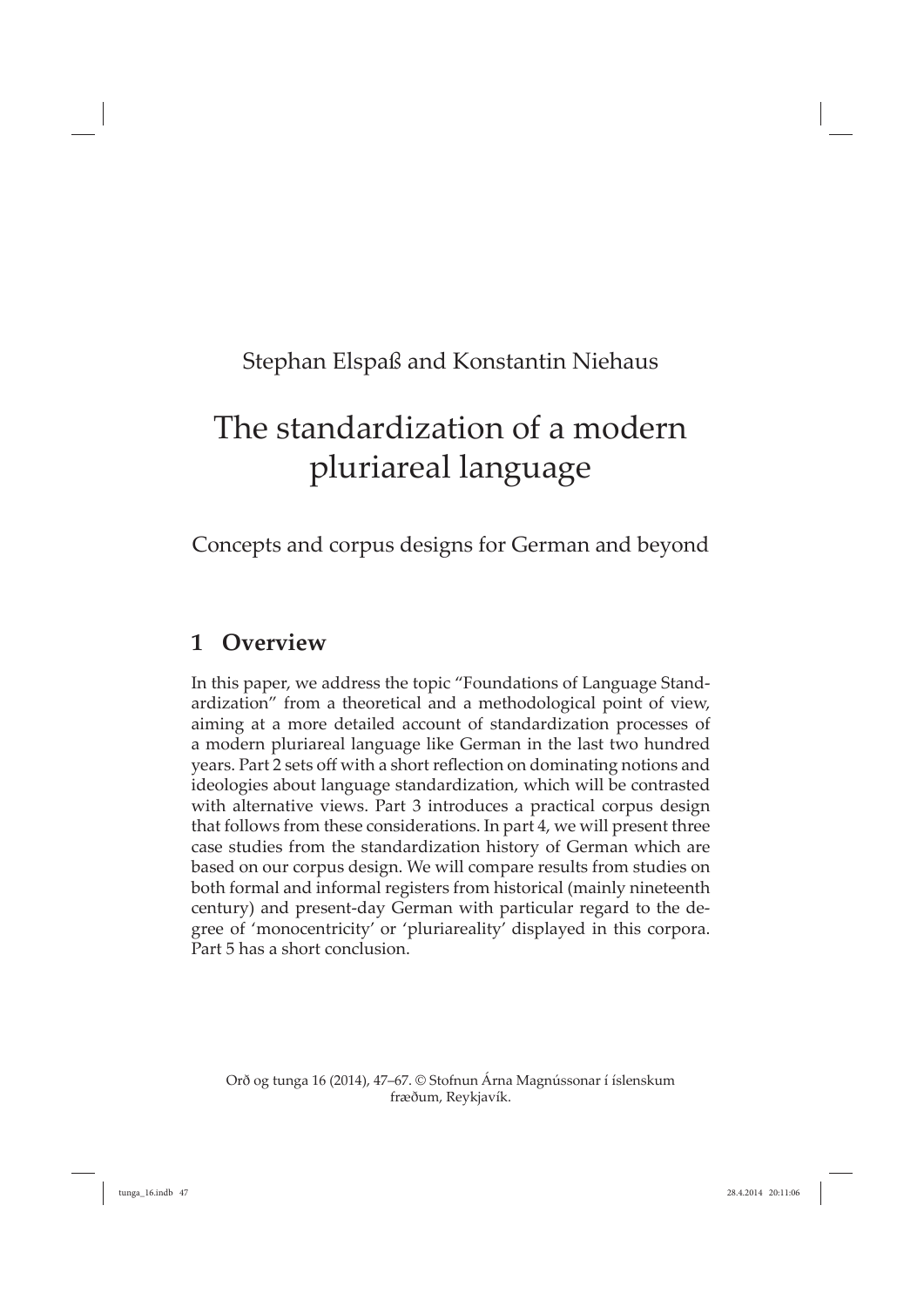## **2** Conflicting concepts on the standardization **and the variation of modern standard languages**

Traditionally, textbooks on the histories of ('big') modern standard languages such as English or German present rather monolithic standard varieties as results, closing stages, and sometimes even as objectives of standardization processes. The most powerful linguistic ideologies behind such conceptualisations of standard language and standardization can be identified as 'homogeneism' and 'standard language ideology'. The "dogma of homogeneism" consists of "a view of society in which differences are seen as dangerous and centrifugal and in which the 'best' society is suggested to be one without intergroup differences" (Blommaert & Verschueren 1998:194-5). Although Blommaert & Verschueren have multilingual societies in mind, the basic concept also applies to pluricentric and pluriareal settings. Closely related to homogeneism is the 'standard language ideology', i. e. "a bias toward an abstract, idealized homogeneous language, which is imposed and maintained by dominant bloc institutions and which names as its model the written language" (Lippi-Green 2012:67, mainly based on Milroy & Milroy 1985).

In the following, we will present two fairly new alternative concepts (or ideologies) to these two ideologies. The first one, 'language history from below', is an approach which in our view can be beneficial for standardization studies of *all* modern standard languages. The pluriareal concept will be less helpful for small languages like Icelandic, but, as we think, essential for the investigation of standardization processes of big(ger) languages. Such alternative approaches could, or rather should have consequences for the design of corpora, as we will demonstrate in Chapter 3, where German will serve as a case for illustration.

#### **2.1 Standardization in a view 'from below'**

In textbooks on language histories, standardization processes are often depicted in a teleological way, as long marches toward uniform standard varieties. Moreover, for the modern period such standardization (hi)stories are mostly accounts of the development of *printed* language and thus of conceptually written texts which were written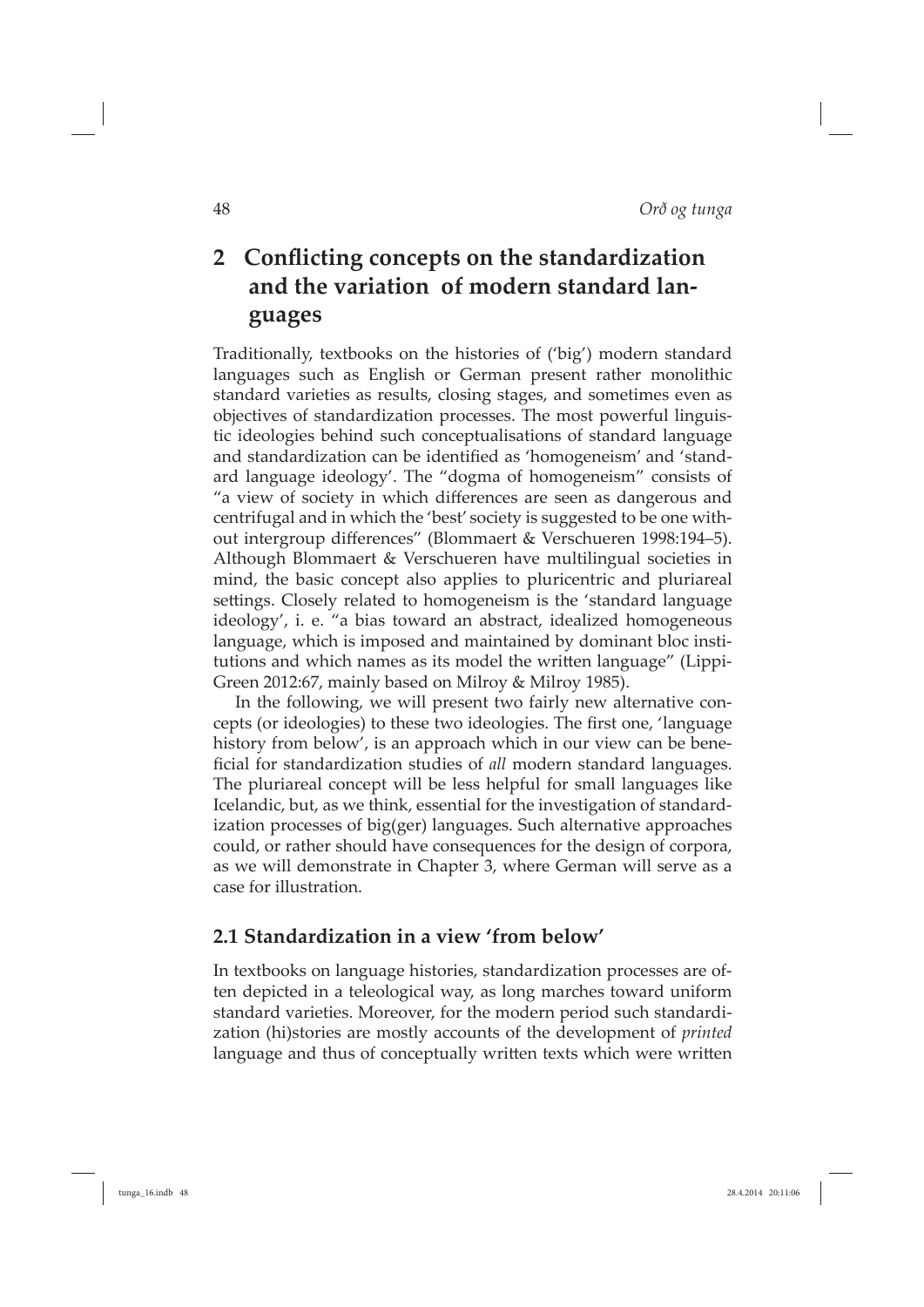– or rather: composed – by professional writers. Such histories may be termed "language histories from above". Opposed to such a dominant 'bird's eyes view', there has been a strong plea for 'language histories from below' in the study of standardization (cf. Elspaß 2005, Elspaß, Langer, Scharloth & Vandenbussche 2007). The idea is, firstly, to account for the language use of the vast majority of speakers of modern language communities and its role in standardization processes. Secondly, a view 'from below' advocates a radical shift from conceptually written texts to texts representing the "informal/oral type of linguistic conception", in short "language of immediacy" (Oesterreicher 1997:193–4), as the starting point of standardization studies. "Language of immediacy" differs from "language of distance" with respect to various communicative parameters. Prototypically, such as in an intimate face-to-face conversation, it is characterized by a familiarity between communication partners in private settings and in spatio-temporal proximity, by a free development of topics, spontaneity and a maximum of cooperation between communication partners, etc. (as opposed to unfamiliarity of communication partners in public settings and in spatio-temporal distance, by fixed topics, reflection and a minimum of cooperation between communication partners, etc.). In the context of standardization studies, a shift to a view 'from below' therefore requires a principal focus on historical texts which are as close to 'language of immediacy' and their reflections in grammar and lexis as possible. Private letters, in particular, fulfil this requirement (cf. Elspaß 2012, Elspaß in print). Elspaß (2005) and Nobels (2013) are the first two monograph-size studies applying this approach to periods in the standardization phases of two different Germanic languages, namely nineteenth century German and seventeenth century Dutch respectively.<sup>1</sup>

The second aspect, the inclusion of conceptually oral language (and its inherent variation), is at the heart of the 'principle of viability' which Vilmos Ágel has formulated as a fundamental requirement for the analysis of linguistic phenomena.

Jede linguistische Beschreibung (bzw. Erklärung) muss mit der Beschreibung (bzw. Erklärung) der Geschichte des zu beschreibenden (bzw. zu erklärenden) Phänomens konform sein.

<sup>1</sup> The approach has also proved fruitful for studies on older language periods. Such studies include Schulte (2009) on the younger Fuþark, Ernst & Elspaß (2011) on Old High German glosses and Graser & Tlusty (2012) on Early New High German street songs.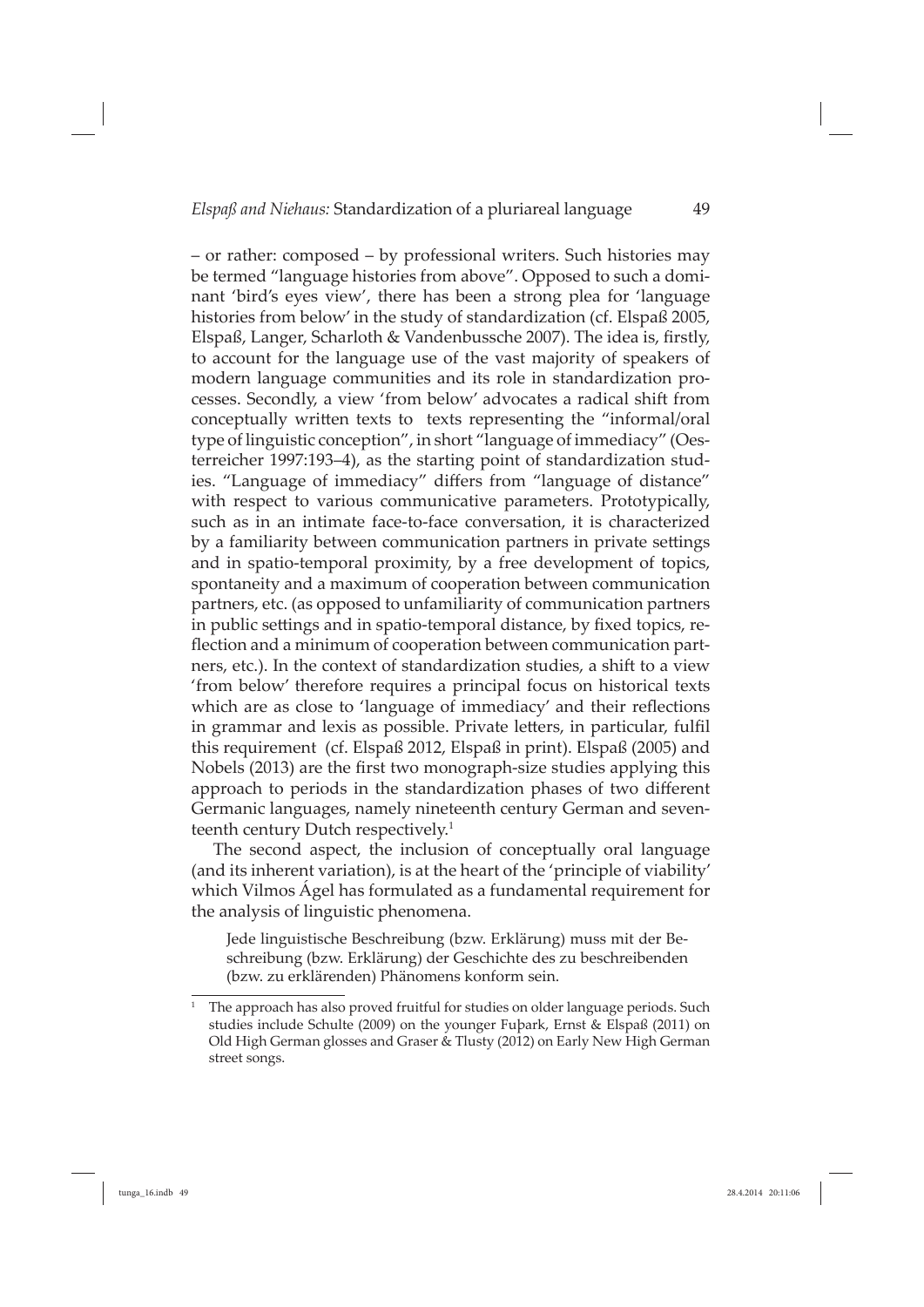'Every linguistic description (or explanation) has to fit into the description (or explanation) of the history of the phenomenon under description (or explanation).'

(Ágel 2001:319, 2003:2)

#### **2.2 Standardization of a modern pluriareal language: the case of German**

For 'big' languages such as English or German, an alternative view on standardization would also account for the co-existence of different standard language varieties (such as 'the Englishes') and for the idea of an internal variability of these varieties.

A first step away from the notion of a , uniform' standard language was to conceptualize German as a pluricentric language. Up until the 1980s, many authors saw the standard variety in West Germany as the only legitimate German standard language. According to the widespread notion of pluricentricity, going back mainly to Clyne (1992), (pluricentric) German consists of the three 'national varieties' in Germany, Austria and Switzerland and other varieties of standard German in smaller countries and regions (Liechtenstein, Luxemburg, East Belgium and South Tyrol, cf. Ammon, Bickel, Ebner et al. 2004). This concept, however, has been criticized for different reasons. Firstly, it is an entirely political concept, based on the notion of *Überdachung* of the language area by a political state. As for the recent history of German, this would have had the somewhat odd consequence that on 3 October 1990, the German language has lost an entire national variety, namely GDR German, literally overnight. Secondly, from a linguistic perspective, one may ask whether 'national varieties of German' are really varieties? One can argue that less than two per cent of variation in standard German lexis and pronunciation and even less variation in grammar does hardly make a 'variety'. A third problem from the linguistic side can be raised in view of empirical evidence. While some national variants do exist, in a lot of cases the diatopic extension of Standard German variants is not limited to national borders. They are not absolute variants, as terms such as 'Germanism', 'Helvetism' or 'Austriazism' may suggest. Rather, in many cases they are relative variants, i.e. they are employed in a part of the respective country or by a part of the members of the speech community only. Moreover, diatopic standard variants do cross borders, i.e. their distribution is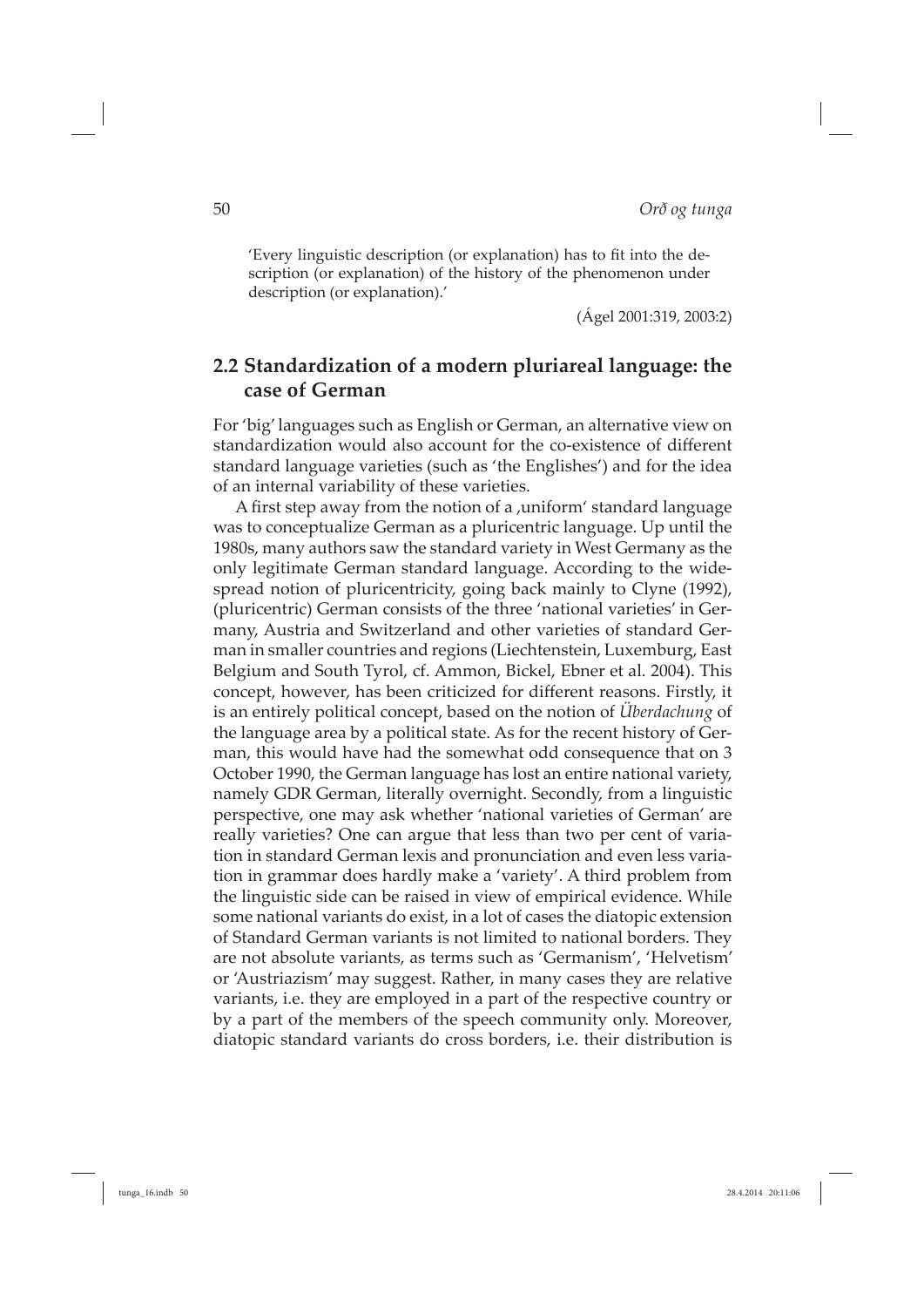not restricted to one country alone. 'Pure' national variants may even be the exceptional case in the German speaking countries. Figure 1 (adopted from Scherr & Niehaus 2013:78) may serve to illustrate a more realistic picture of the areal variation in the German-speaking countries.

Because of such empirical evidence, some researchers would prefer to talk of Standard German as a pluriareal language (e.g. Wolf 1994, Scheuringer 1997). This is the approach that we adopt, hence step 2 on the way to our corpus design.

The competing concepts of 'pluricentric German' vs. 'pluriareal German' have sparked a controversy (mainly between German and Austrian scholars) about the historical adequacy of the two models (cf. von Polenz 1999, Reiffenstein 2001). In our view, the debate would profit from empirical evidence from present-day as well as historical data, as we will try to demonstrate in section 4 of this paper.

| area A          |                  |
|-----------------|------------------|
| variant $x:70%$ |                  |
| variant y: 30%  |                  |
|                 | area C           |
| area B          | variant x: 20%   |
| variant x: 30%  | variant y: 20%   |
| variant y: 70%  | variant $z:60\%$ |

*Fig. 1*. Relative areal variation in a pluriareal language community (example)

## **3 A corpus design for a modern pluriareal language**

What follows from such considerations and alternative concepts for the design of corpora to allow for painting a more realistic (or rather adequate) picture of standardization processes? The requirement for such a corpus is that it contains historical as well as present-day data which can help us to explain the areal variation and also the on-going change of a modern language in a long-term perspective. As for German, we introduce a corpus design which both accounts for the pluriareality of German and considers historical data 'from above' as well as 'from below'.

In a 'view from above', we look at written (standard) language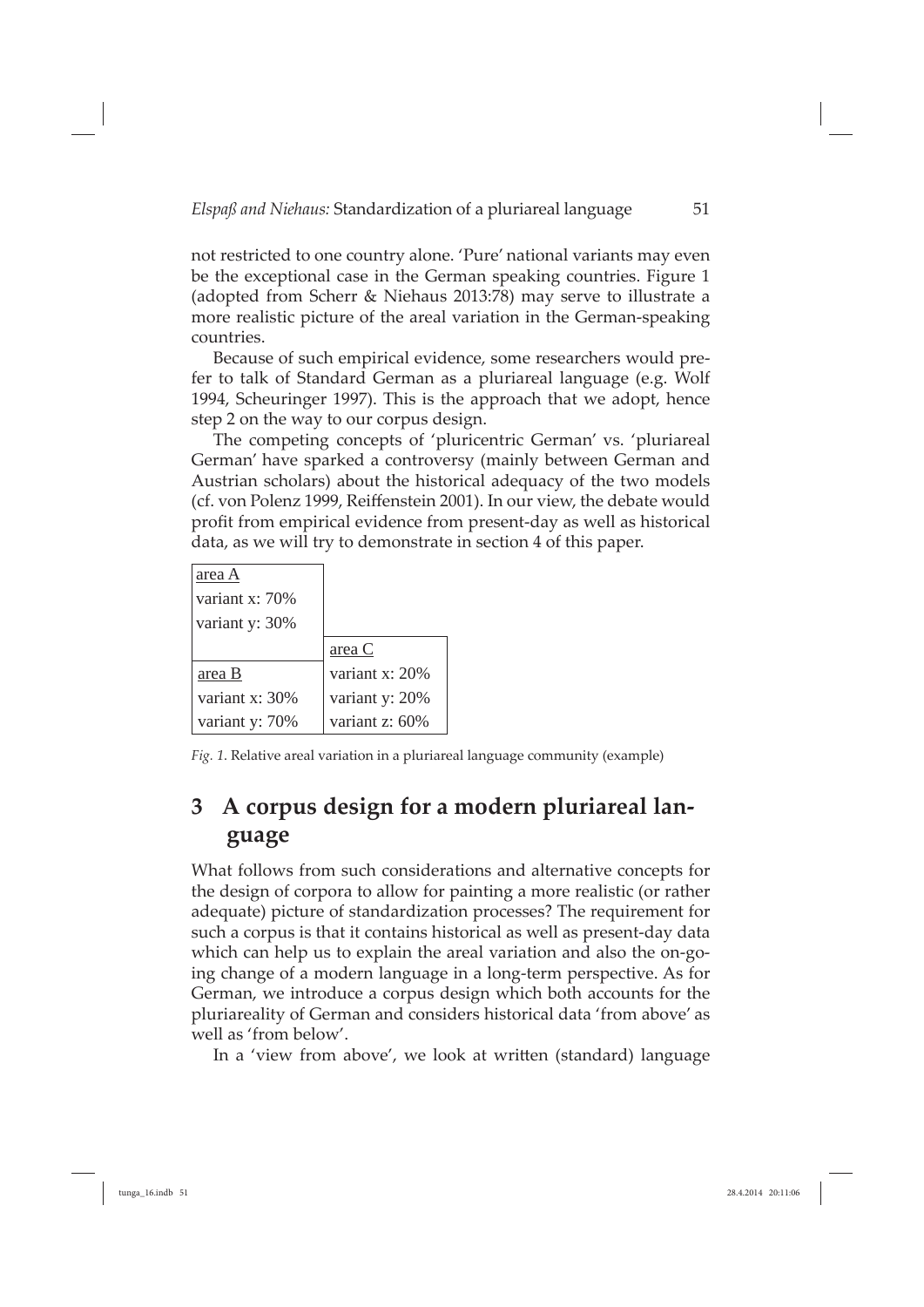in regional newspapers, thus printed texts. What is new about our project on modern German is that we work with regionally balanced corpora. Surprisingly, whereas corpora on earlier periods of German up until the eighteenth century are all regionally balanced, $2$  there are no such corpora for the nineteenth and the twenty-first century. So for present-day German, we use the corpus of our *Variantengrammatik* project which is a joint project of a German, an Austrian and a Swiss team, which are now based at the universities of Zurich, Salzburg and Graz.<sup>3</sup> For the nineteenth and the beginning of the twentieth century, the Salzburg team compiled a small corpus of newspaper texts which we refer to as the *Kaiserreich* ('Empire') corpus. The two corpora are, of course, very different in size: The corpus of the *Variantengrammatik* project comprises more than 600 million words, the *Kaiserreich* corpus so far only 100,000 tokens.

In a view 'from below', we focus on spoken language data or written data which are as close to speech as possible. For present-day German, we used the so-called Pfeffer corpus with interview data mostly from the 1960s (Pfeffer & Lohnes 1984, with a total of  $670,000$  words) and we also looked at maps from our *Atlas of Colloquial German* (AdA) (cf. Elspaß & Möller 2003ff.). The historical data 'from below' consist of a 880,000 words corpus of nineteenth century emigrant letters (mainly based on the corpus of Elspaß 2005). Again, both corpora are (more or less) regionally balanced.

### **4 Case studies**

Based on the principle that variation is inherent to a modern standard language and with regard to our corpora, our case studies focus on the following research questions:

- How much variation did printed German allow in the nineteenth century?
- Is (and was) the variation in non-standard German similar to or rather different from printed standard German? Which tenden-

 $2$  Such as the corpora of the Middle High German (1050–1350) and the Early New High German (1350–1650) grammar or the German Manchester Corpus (1650– 1800), cf. Paul (2007), Reichmann & Wegera (1993) and Scheible et al. (2011).

<sup>&</sup>lt;sup>3</sup> The project is funded by the major research grant organizations of the three countries: the *Schweizerischer Nationalfonds* (SNF) [100015L-134895], the *Deutsche Forschungsgemeinschaft* (DFG) [EL 500/3-1] and the *Austrian Science Fund* (FWF) [I 716-G18].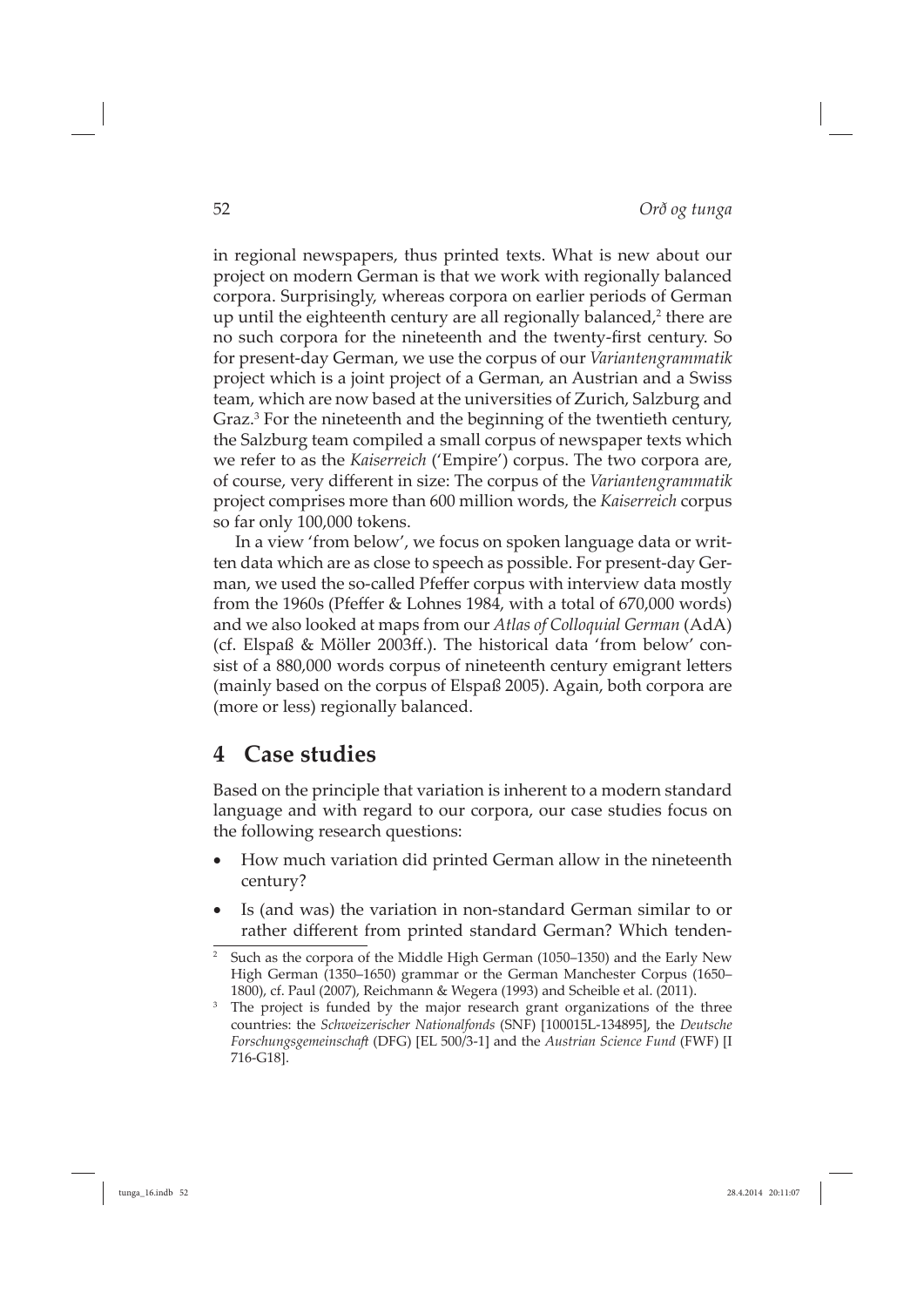cies in standard and non-standard German are discernible in the last 150 years?

• Does printed (standard) German change from a stage of 'monocentricity' to 'pluricentricity', as von Polenz (1989:15) claimed?

Von Polenz' hypothesis needs some explanation here. He assumed that socio-pragmatic criteria played a much bigger role for New High German than for any other period in the history of German. Thus, in his periodization model for New High German, the time between 1770 to 1870 is labelled 'Establishment of an educated bourgeois variety' ("Etablierung der bürgerlichen Bildungssprache"), whereas the 'Establishment of the modern German standard language' took place between 1870 and 1950<sup>4</sup> and was characterized by 'monocentric tendencies' ("Etablierung der modernen Standardsprache, monozentrische Tendenzen"). In contrast, the time after 1950, which he simply called 'Contemporary German' ("Gegenwartsdeutsch"), could be portrayed as the time of 'a polycentric drift' ("polyzentrische Weiterentwicklungen"). Whereas the first phase saw rapidly increasing literacy rates, the second phase can be identified as the crucial period of time of the emergence of a national literature and the standard language ideology (cf. von Polenz 1989:16–27).

To illustrate our approach, we present three case studies, one involving a lexical variable, and two focussing on grammatical variables in standard German. For grammatical variation, we will investigate the serialization patterns in three-verb clusters  $(4.1)$  and discontinuous pronominal adverbs (4.2). For lexical variation, we will look at the distribution of variants for 'Saturday' (4.3).

#### **4.1 Grammatical variation I: serialization in three-verb clusters**

The serialization of verb clusters in German has received much attention in the research literature.5 In our case study, we will focus on

<sup>4</sup> This is noteworthy, because traditional German textbooks on the history of German would have it that the German standard language had been established by the end of the 18th century.

<sup>5</sup> To name but a few: Bech (1955/57), Van de Velde (1981) and Askedal (1986) discussed the most important theoretical aspects in detail. The benchmark in historical research on verb clusters is still the study by Härd (1981), which was taken up by Ágel (2001) to exemplify some 'historical principles in today's grammar'.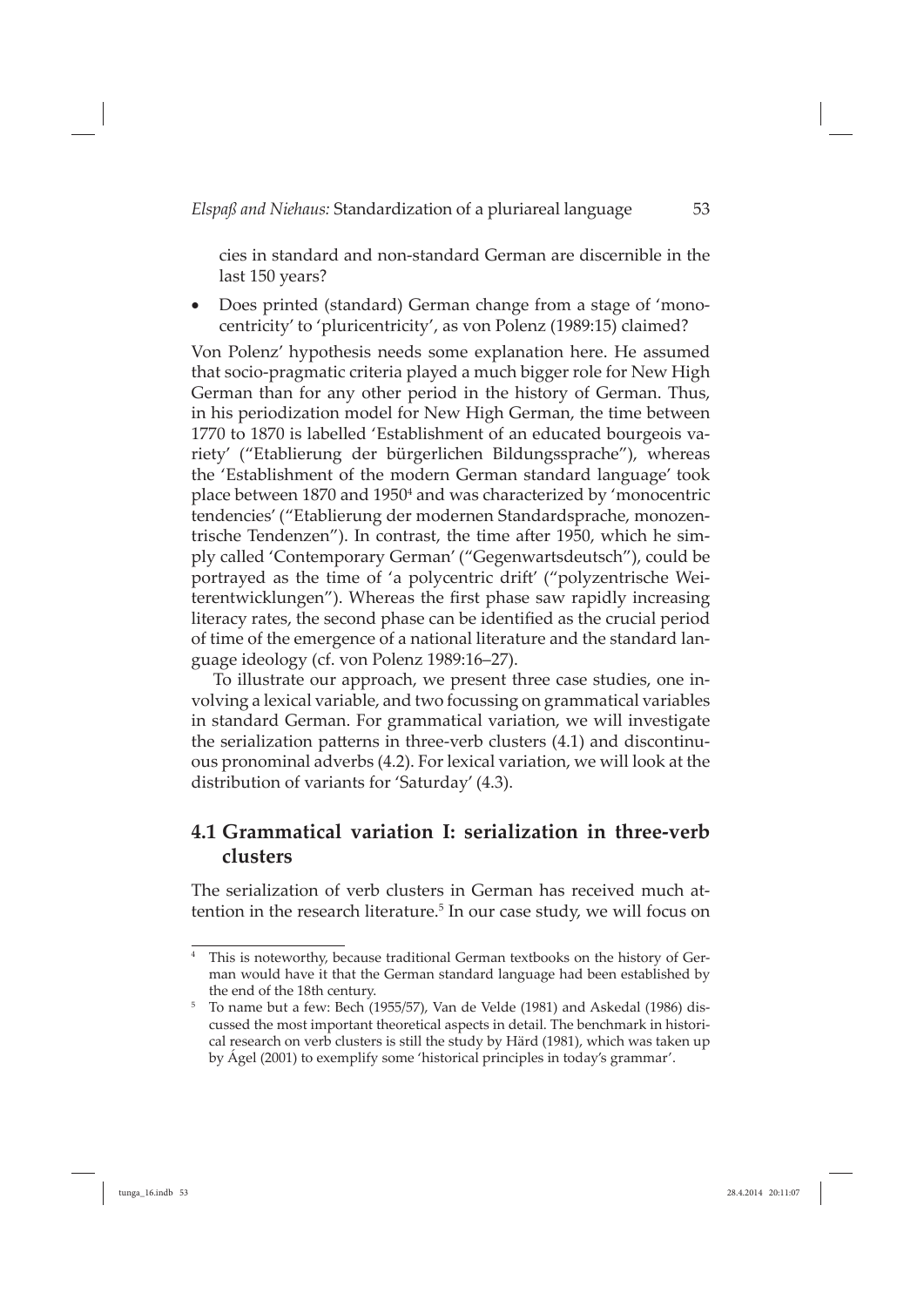a particular instance of word order variation in verb clusters. Variation may occur in different respects. We will restrict ourselves to the variation of the finite auxiliary verbs *haben* and *werden* in three-verb clusters, all in subordinate clauses with so-called "Ersatzinfinitiv" ('substitutive infinitive') constructions.

A few notes are necessary on some basic theoretical aspects and the 'rules' as codified by today's grammars. In three-verb clusters containing a past participle, the finite verb in subordinate clauses would be put at the end of the clause:

(1) *… damit er gesehen*<sup>3</sup>  *werden*<sup>2</sup> *kann*<sup>1</sup> ... so that he seen<sup>3-inf</sup> become<sup>2-inf</sup> can<sup>1-fin</sup> 'so that he can be seen'

The dependencies within the verbal cluster therefore usually run from right to left. This serialization pattern has proved to be relatively constant in the history of New High German (cf. Härd 1981:13, 167; Ágel 2001:322), and it is also given as a codified present-day 'basic rule' by the most authoritative present-day grammar, the Duden grammar (cf. Duden grammar 2009:474). However, this rule does not apply for cases in which the second dependency is filled by a modal verb. In such clusters, modal verbs do not have past participle forms, but an infinitive. This is considered to be a substitution of the past participle, hence the name "Ersatzinfinitiv" ('substitutive infinitive'). This grammatical feature also alters the word order; here, the finite verb occurs in the initial position:

(2) *… dass er das Spiel hat*<sup>1</sup> *sehen*<sup>3</sup> *können*<sup>2</sup>  $\ldots$  that he the match has<sup>1-fin</sup> watch<sup>3-inf</sup> can<sup>2-inf</sup> 'that he has been able to watch the match'

The Duden grammar (2009:474) pronounces this a 'special rule' in present-day standard German, which is compulsory in cases were the finite verb is *haben*. If the finite verb is *werden*, both positions (initial and final) are possible (cf. Duden grammar 2009:474–475). In contrast to this variation of the finite verbs, the order of the infinite parts of the cluster is restricted to 3–2.

It is noteworthy, that a third possible pattern is not mentioned in the Duden grammar, namely 3–1–2. Here, the finite verb is put in between the infinite parts (so-called "Zwischenstellung"). According to Härd (1981:117), this variant gradually fell into disuse as from the seventeenth century and was virtually extinct in the nineteenth century. Although it is not codified in grammars of standard German,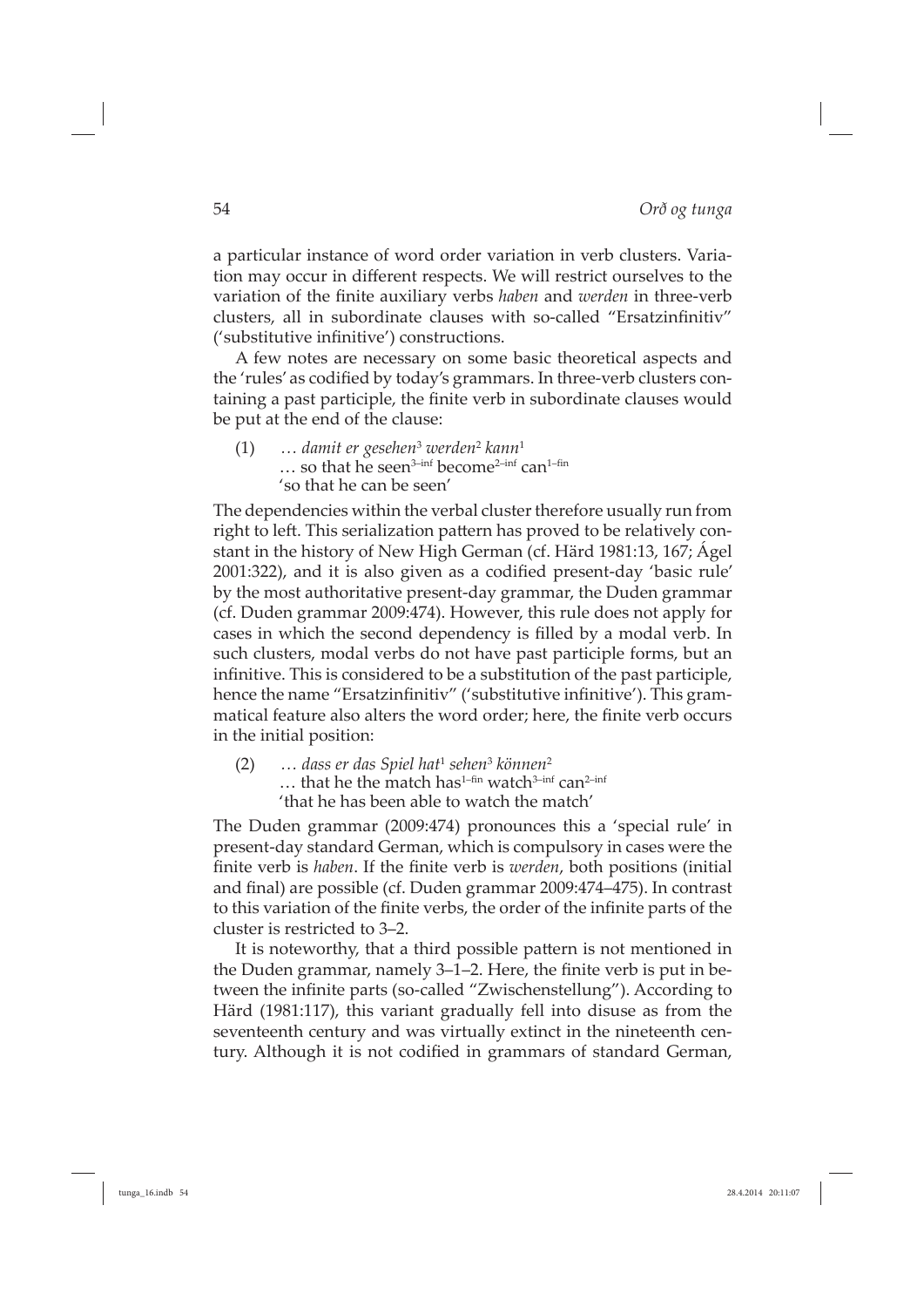the 3–1–2 order is considered to be a feature of Austrian standard German (cf. Härd 1981:178; Zeman 1988:78 and 2002:51–53; Askedal 1989:25; Bader & Schmid 2009:219).

So what findings do the corpus studies provide? Which serialization patterns occur in standard language usage? The major caveat which concerns the validity of our results is that all corpora used for this study except for the corpus *Variantengrammatik* are rather small, compared to today's standards in corpus-linguistics, and that, in general, three-verb clusters are a rather rare phenomenon, let alone variation in these clusters. This means that we have to deal with small numbers of variants, particularly in our historical corpora.

The *Variantengrammatik* corpus, however, with ca. 640 million words compiled from some 60 regional newspapers in the Germanspeaking countries, clearly shows pluriareal variation (also cf. Scherr  $&$  Niehaus 2013), cf. figure 2.



*Fig. 2*. Serialization in verb clusters in the corpus *Variantengrammatik* (main Germanspeaking countries) (light grey: 1-3-2; dark grey: 3-1-2; black: 3-2-1)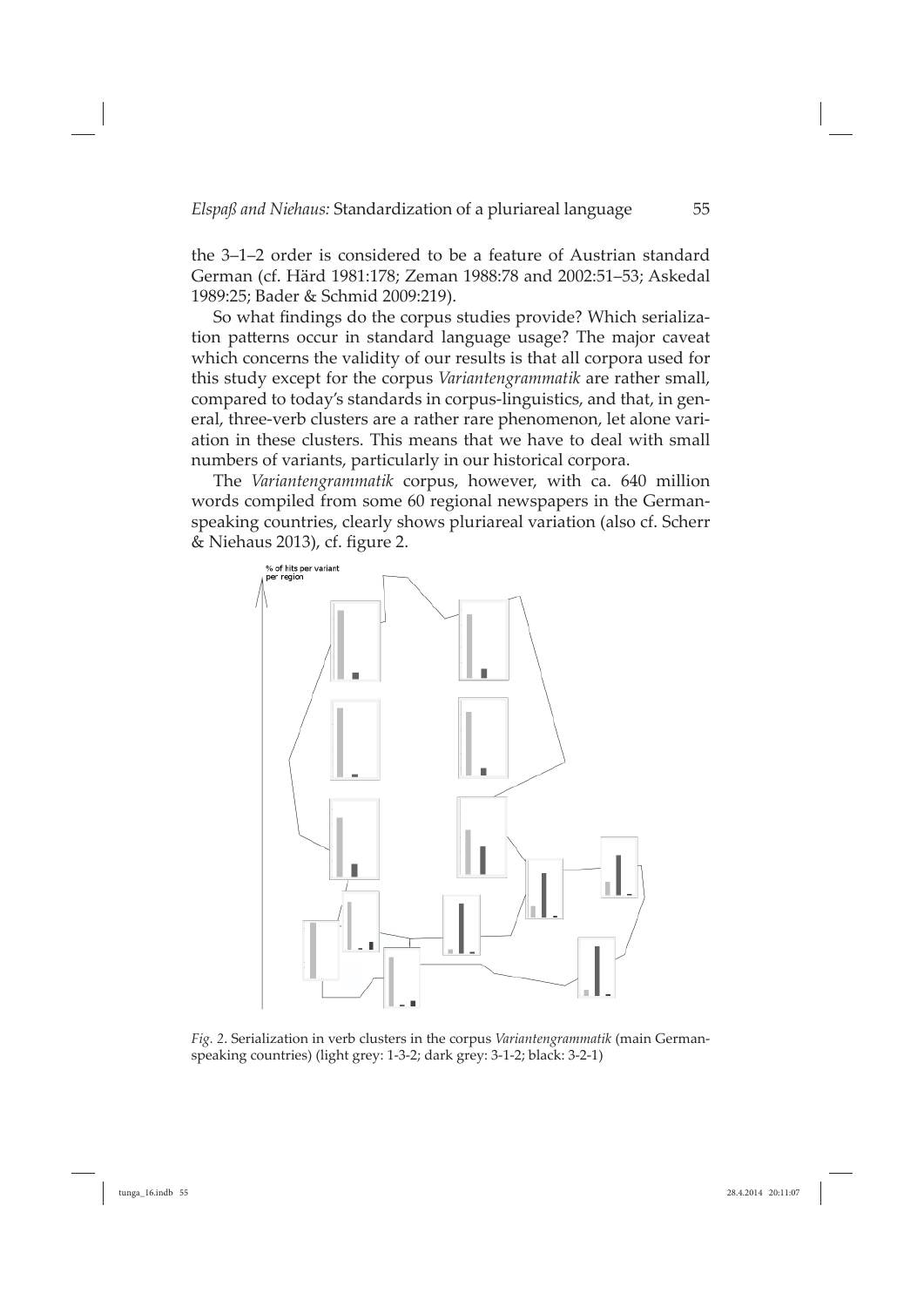These proportions (and also a look at true positives) show that in this corpus all three variants are well documented. The 3–1–2 order is very noticeable in the south-eastern regions of the German-speaking language area. In Austria, it is even the dominant (but not absolute) variant. As leading grammar books such as the Duden grammar consider themselves *grammars of usage*, it is surprising that the 3–1–2 variant has not been marked as a standard variant yet, even more so, as it is also highly common in the adjoining areas of Liechtenstein, South Tyrol and the south-east of Germany (i.e. large parts of Bavaria).

Is this variation and this particular distribution a result of recent developments in standard German? As mentioned above, three-verb clusters are relatively rare, and we cannot expect high numbers of instances in the three smaller corpora. The *Kaiserreichkorpus* gives no hints as to regional variation in nineteenth century printed standard German, there is evidence for the 1–3–2 order only. This may support the monocentric tendencies after 1870, which von Polenz mentioned. But note that the corpus is very small, so that the lack of data for variants may simply be due to limitations of the corpus size.

For the view 'from below', the Pfeffer Corpus and the Emigrant letter corpus, render a different picture. In spite of the low numbers, it quickly becomes clear that the areal distribution of the three-verb cluster variants resembles the spread of the individual variants in present-day standard German. Moreover, there has been a continuity of usage in serialization patterns since the nineteenth century. In southern Germany and Austria the 3–1–2 order is the only variant that occurs in the Emigrant letter corpus (5 matches), while in northern Germany also the initial position of the finite verb  $(1-3-2)$  shows up and is highly dominant (> 70% within the variable). The distribution in the Pfeffer corpus is very similar, with the only difference that the 1–3–2 order seems to have become stronger in the southern areas. With all due caution, we may conclude then, firstly, that the areal distribution of the three variants in the *Variantengrammatik* corpus is matched by the pattern that we find in the non-standard corpora and, secondly, that there has been a stable pattern in non-standard German over the last 150 years.

From the results of the corpus study, it becomes evident that an explanation for the variation in verb clusters must be grammatically as well as historically and sociolinguistically founded. Grammatically speaking, prosodic-induced focusshifts (esp. focus on the lexical verb) might have an effect on word order in verbal clusters, according to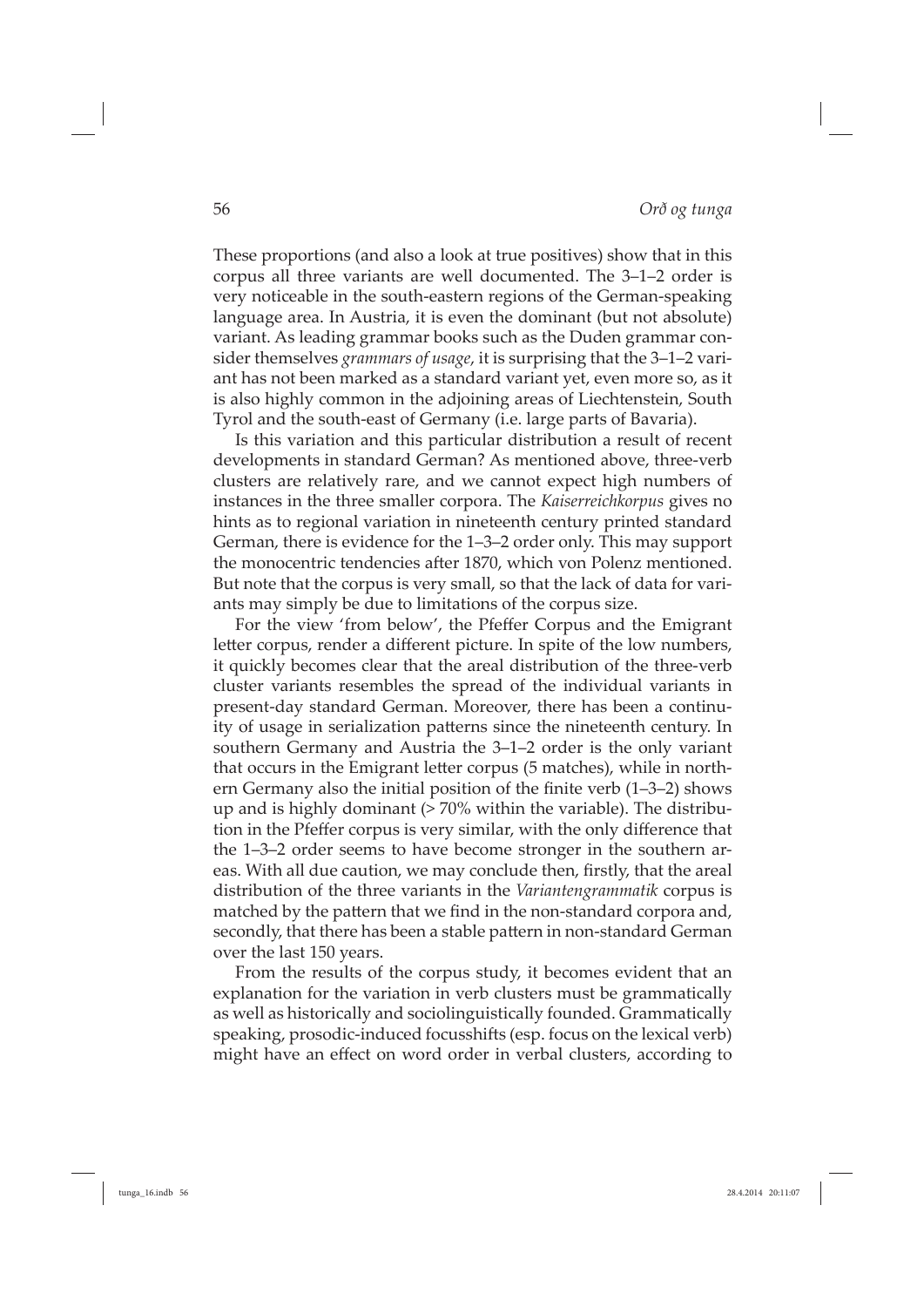dialectal and diachronic studies (cf. Dubenion-Smith 2010, 2011; Sapp 2011:204–205). Sociolinguistically speaking, Bader & Schmid believe that the dominance of the 3–1–2 order in Austrian standard German could be caused by a more 'casual' handling of standard-norms in Austria (cf. Bader & Schmid 2009:219), but this seems disputable as perhaps also the opposite seems likely: the 3–1–2 order might be considered a 'national' norm by Austrian speakers (cf. Patocka 1997:281). This does not change the empirical fact that this word order variant is commonly used in standard context in other German-speaking countries as well and stands as a general feature of south-eastern standard German.

#### **4.2 Grammatical variation II: discontinuous pronominal adverbs**

Another grammatical construction which variationist studies have paid a lot of attention to in recent years – also for other Germanic languages such as Dutch, Frisian and Afrikaans<sup>6</sup> – is the pronominal adverb and its discontinuous variants. Example (3) presents a pronominal adverb in its continuous variant, examples (4) and (5) illustrate the two most common discontinuous forms<sup>7</sup> of the German pronominal adverb *damit* 'with this'.

- (3) *damit habe ich nichts zu tun* this-(PRO)-with have I nothing to do 'I have nothing to do with this'
- (4) *da habe ich nichts mit zu tun* this-(PRO) have I nothing with to do
- (5) *da habe ich nichts damit zu tun* this-(PRO) have I nothing this-(PRO)-with to do

In the discontinuous variant (4), the pronominal (usually *da*-, but also *wo*- and *hier*-) and the prepositional element of the adverb are separated in such a way that at least one other part of the sentence is moved in between. In most of such cases, the pro element is moved to the be-

<sup>6</sup> Cf. Fleischer (2002a, b) and Negele (2012) for an overview.

 $7$  Sometimes the first pronominal element is immediately followed by a 'full' pronominal adverb, resulting in a 'contact' position: *da damit habe ich nichts zu tun* 'this (PRO) this-(PRO)-with have I nothing to do'. In another variant, the pronominal variant is dropped: \_\_*habe ich nichts mit zu tun* 'Ø (PRO) 'have I nothing with to do'.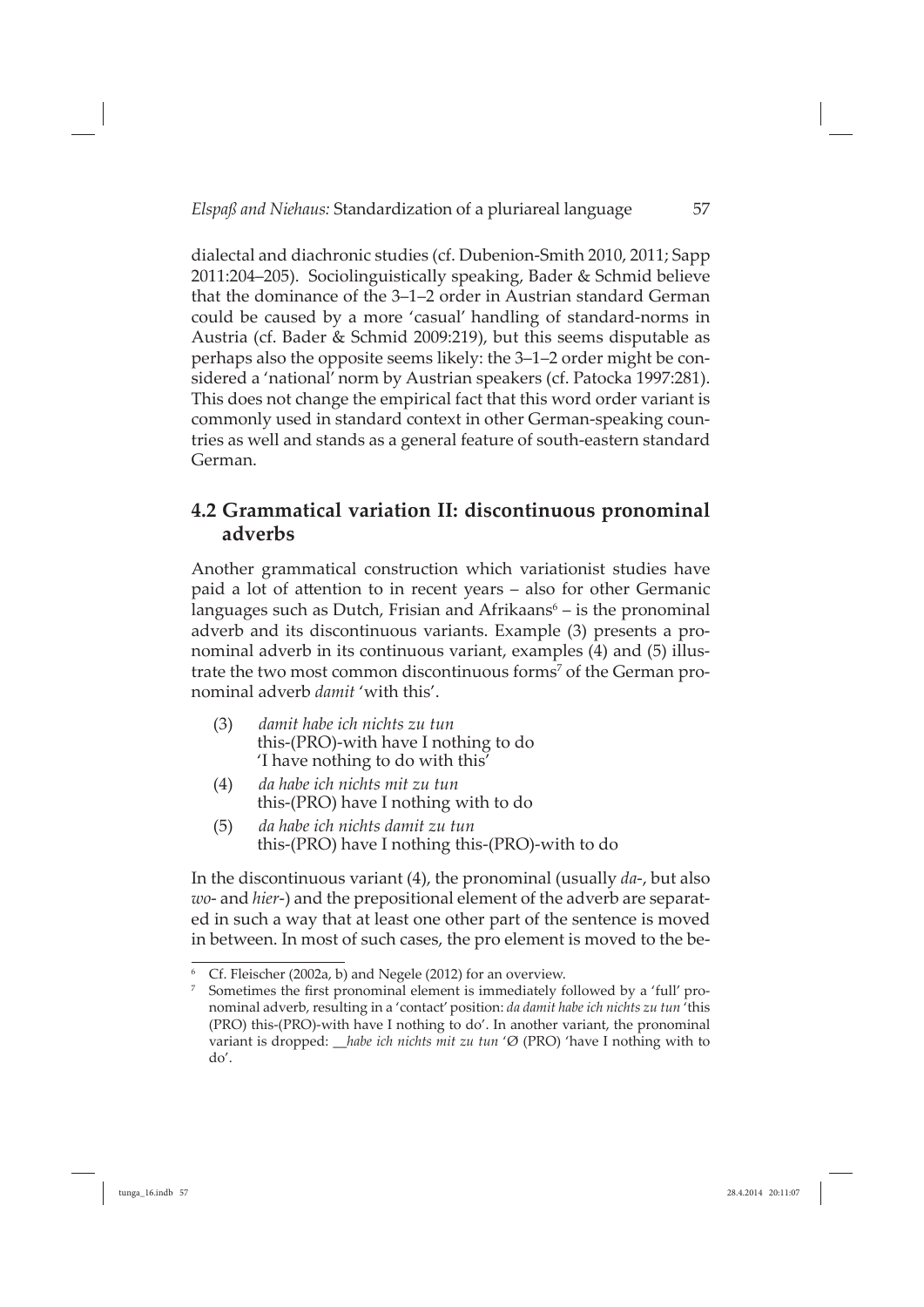ginning of the sentence.<sup>8</sup> A similar variant is a construction in which the pro-element seems to be 'doubled' (5). Except for some dialects, this 'split construction' occurs only when the preposition begins with a consonant (e.g. *mit*, *zu*, *von*). In pronominal adverbs connecting *da*or *wo*- and a preposition with an initial vowel, an *r* is inserted (e.g. *darauf*, *worüber*). Most grammars of standard German, such as the Duden grammar (2009:581), do not consider discontinuous or other variants of pronominal adverbs as standard. Moreover, according to some authors, e.g. Eisenberg (2004:198), the 'double pro construction' is restricted to cases in which the preposition begins with a vowel; as a consequence the vowel in the second *da-* is usually dropped, e.g. example (6).

(6) da habe ich nicht d[a]ran gedacht this-(PRO) have I not this-(PRO)-*r*-of thought 'I have not thought of this'



*Fig. 3*. Areal distribution of discontinuous pronominal adverbs in the corpus *Variantengrammatik* (left column: split construction, right column: double pro construction)

<sup>8</sup> The prepositional element, however, does not always move to the last position. Therefore, the term 'preposition stranding', which is sometimes used in grammars (cf. Eisenberg 2004:198) or the research literature (Fleischer 2002a, b), can be misleading.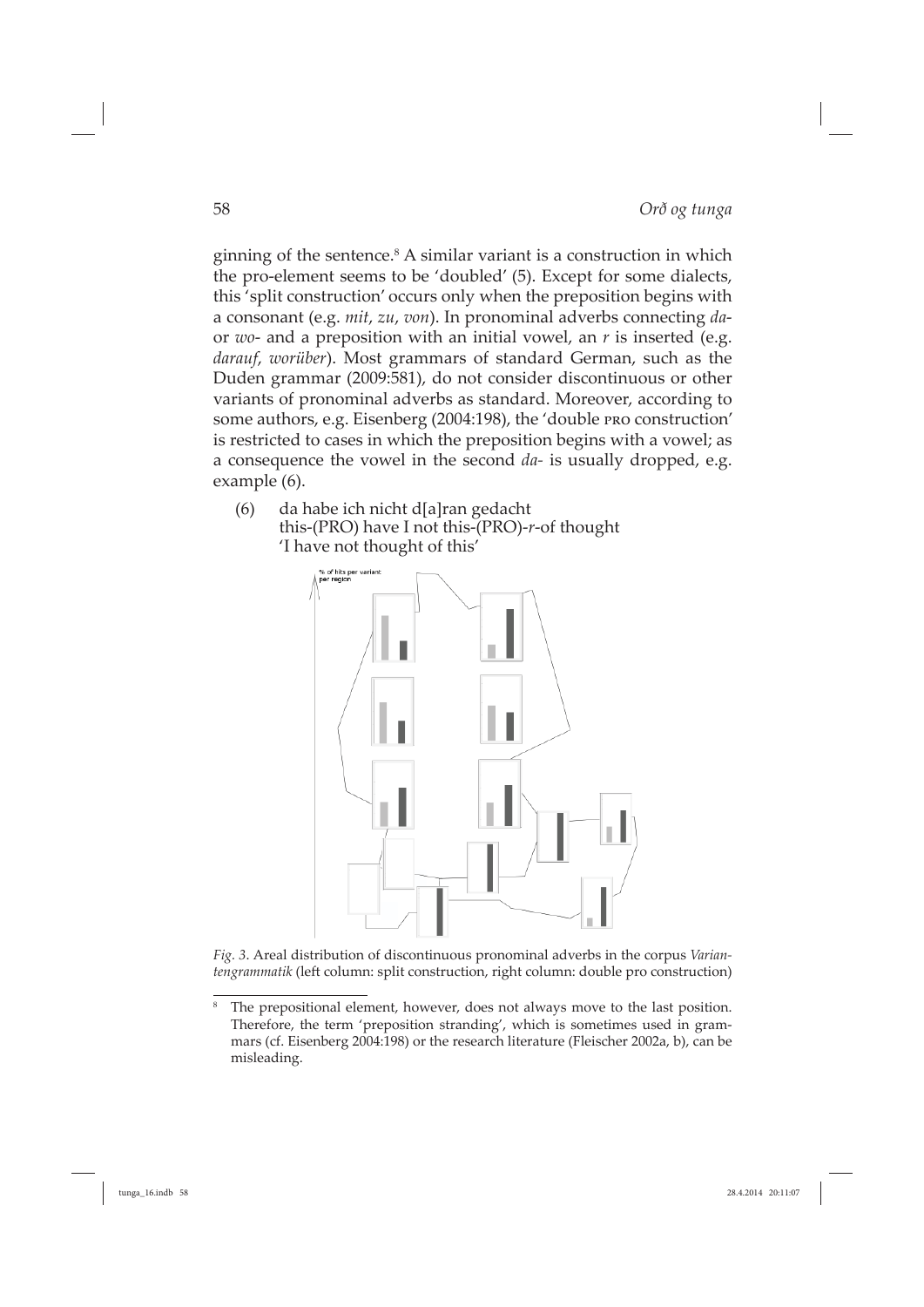

*Fig. 4*. Areal distribution of split construction in 19th and 20th c. colloquial German (dark grey area; symbols indicate southernmost documented places of use in the respective century), adapted from Negele (2012:121)



*Fig. 5*. Areal distribution of double pro constructions in 19th and 20th c. colloquial German (light grey area; symbols indicate northernmost documented places of use in the respective century), adapted from Negele (2012:122)

'Double pro constructions' in which the preposition begins with a consonant, however, are also widespread. Negele (2012:242–44) argues that such 'double pro constructions' as in example (5), as well as 'split construction', are standard German, and she gives evidence from standard German texts which hint at a clear areal distribution. 'Double pro constructions' are employed in the north, 'split construction' in the south of the German speaking countries. In spite of the relatively few instances in the *Variantengrammatik* corpus, Negele's findings can to a certain extent be corroborated by the results of our corpus study. Figure 3 shows a preference for the 'split construction' in the north and west of Germany, whereas the 'double pro constructions' appear mainly in the southern parts of the German language area. The (small) *Kaiserreichkorpus* gives no hints as to a regional variation in nineteenth century printed standard German. Not a single instance of a discontinuous construction could be found.

Again, it will be safe to assume that discontinuous constructions have not fallen from heaven into present-day German, nor will the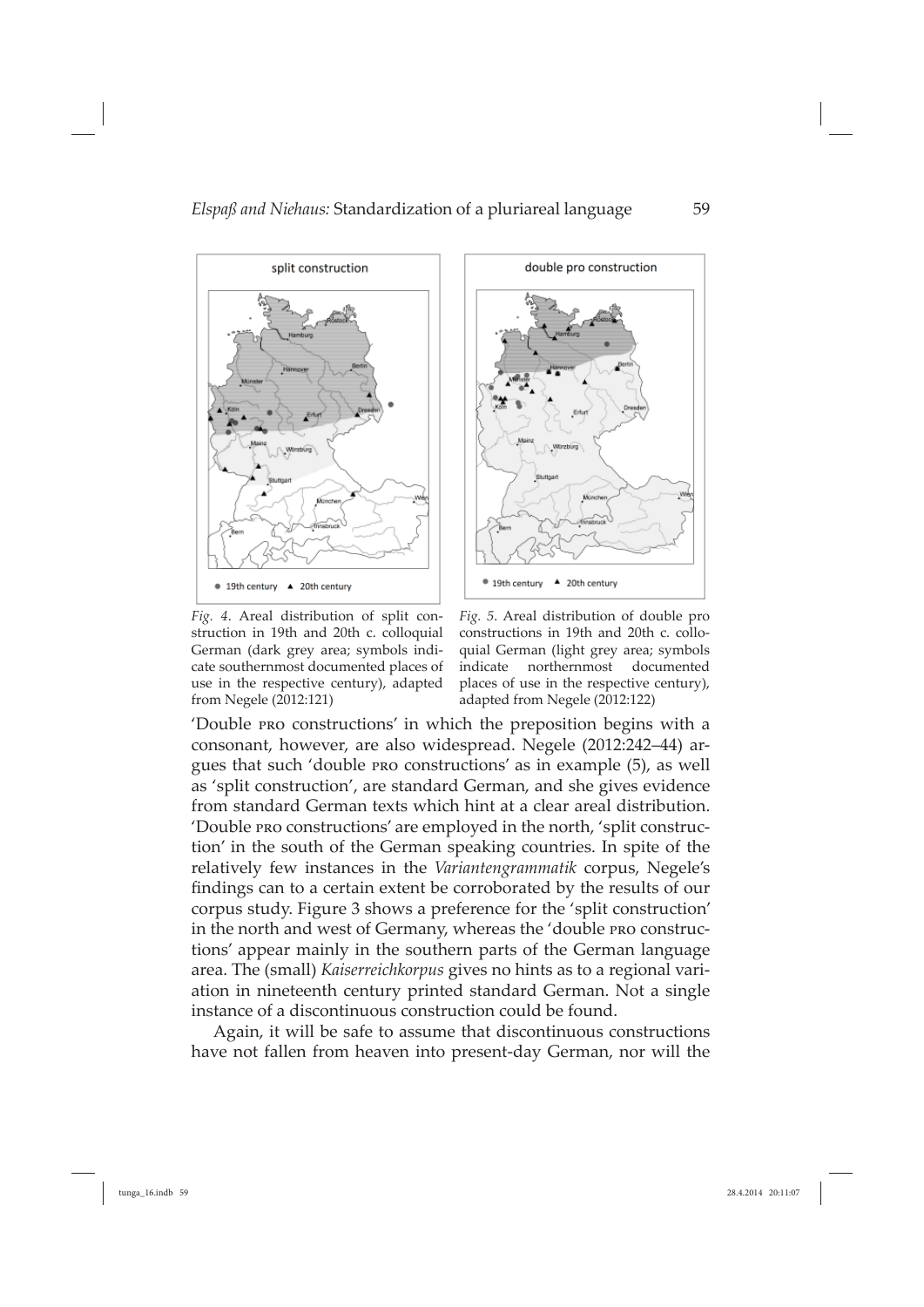regional distribution be coincidental: In fact, Negele's data from her corpus studies on nineteenth and twentieth century colloquial German, mainly based on the emigrant letter and the Pfeffer corpus (cf. fig. 4 and 5, from Negele 2012:121–2, maps 21 and 22), confirm that the present-day north-south division in the preferred use of discontinuous pronominal constructions in standard German echoes the distribution in nineteenth as well as twentieth century colloquial German.

#### **4.3 Lexical variation:** *Sonnabend* **and** *Samstag* **'Saturday'**

Our last case study looks at a prominent instance of lexical variation in standard German, the different names for the last day of the week. The largest dictionary concerned with regional lexical variation in standard German is the *Variantenwörterbuch* ('dictionary of [standard German] variants', Ammon, Bickel & Ebner et al. 2004). For the variable 'Saturday', it states that *Sonnabend* is the common variant in northern Germany (ibid.:653, 724), while *Samstag* is used in central and southern Germany, Austria and Switzerland, with the latter variant expanding more and more into the centre and to the north (ibid.:653).

Again, our data from the *Variantengrammatik* corpus draw a somewhat different picture (cf. Fig. 6). Although the *Variantenwörterbuch's* statement (and codification) can be confirmed in general, the corpus study renders one notable difference. In central Germany the usage of *Sonnabend* is very much restricted to the middle-east. (There are a few instances of *Sonnabend* in newspapers from Luxemburg, central-west Germany and even southern Germany, but the respective absolute numbers are so low that they would not show up in the columns of our map, cf. fig.  $6.$ )

This areal distribution in figure 6 is repeated in the other three corpora, the Pfeffer Corpus and the two historical corpora for (standard and non-standard)  $19<sup>th</sup>$  century German. Thus, the overall picture can be interpreted as another case of 'variational continuity'. (This time, however, both variants were and are marked as standard German by the codices.)

The areal (and non-pluricentric) continuity probably reaches back to the Early Modern period. The structure of this variable might be explained by usage conventionalized in times when denomination was a strong factor in the division of regions, as the *Sonnabend*-area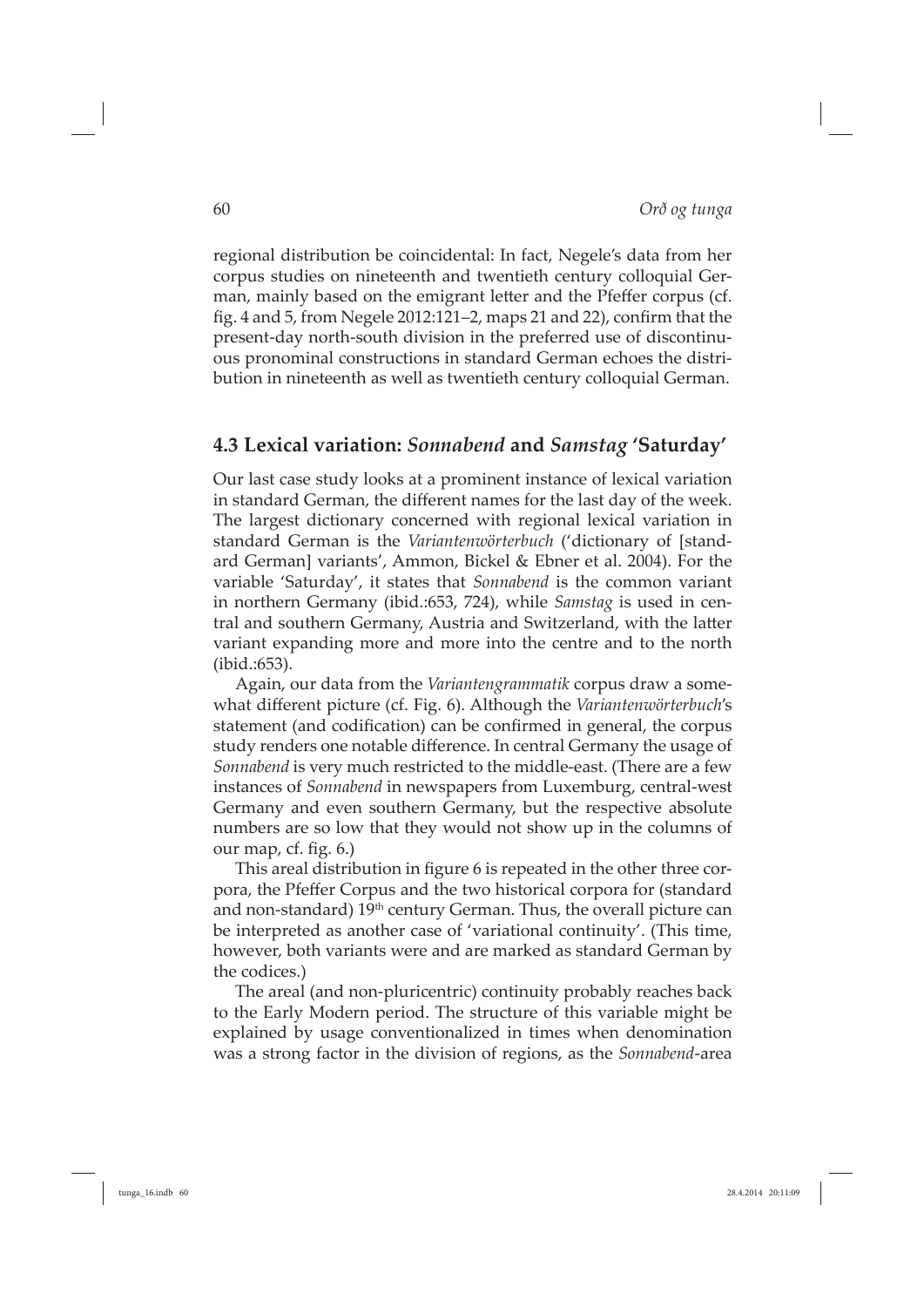is very similar to the post-1648 regions of Lutheran denomination (cf. Putzger 2006:107). Thus, one could speculate that the two variants originally represented social in-group markers, an effect which then could have been enhanced by restrictions for Lutheran and catholic printers during the counter-reformation, as testified for other variables (cf. Rössler 2005:364–367).



*Fig. 6*. Lexical variation for 'Saturday' in the corpus *Variantengrammatik* (light: *Samstag;* dark: *Sonnabend*)

### **5 Conclusion**

In this paper, we argued for a consideration of standard as well as non-standard language data from present-day and historical corpora in the study of language standardization. With reference to data from German, we adopted the pluriareal rather than the pluricentric model of 'big' standard languages, as the pluriareal concept seems to depict the factual language variation more adequately and realistically.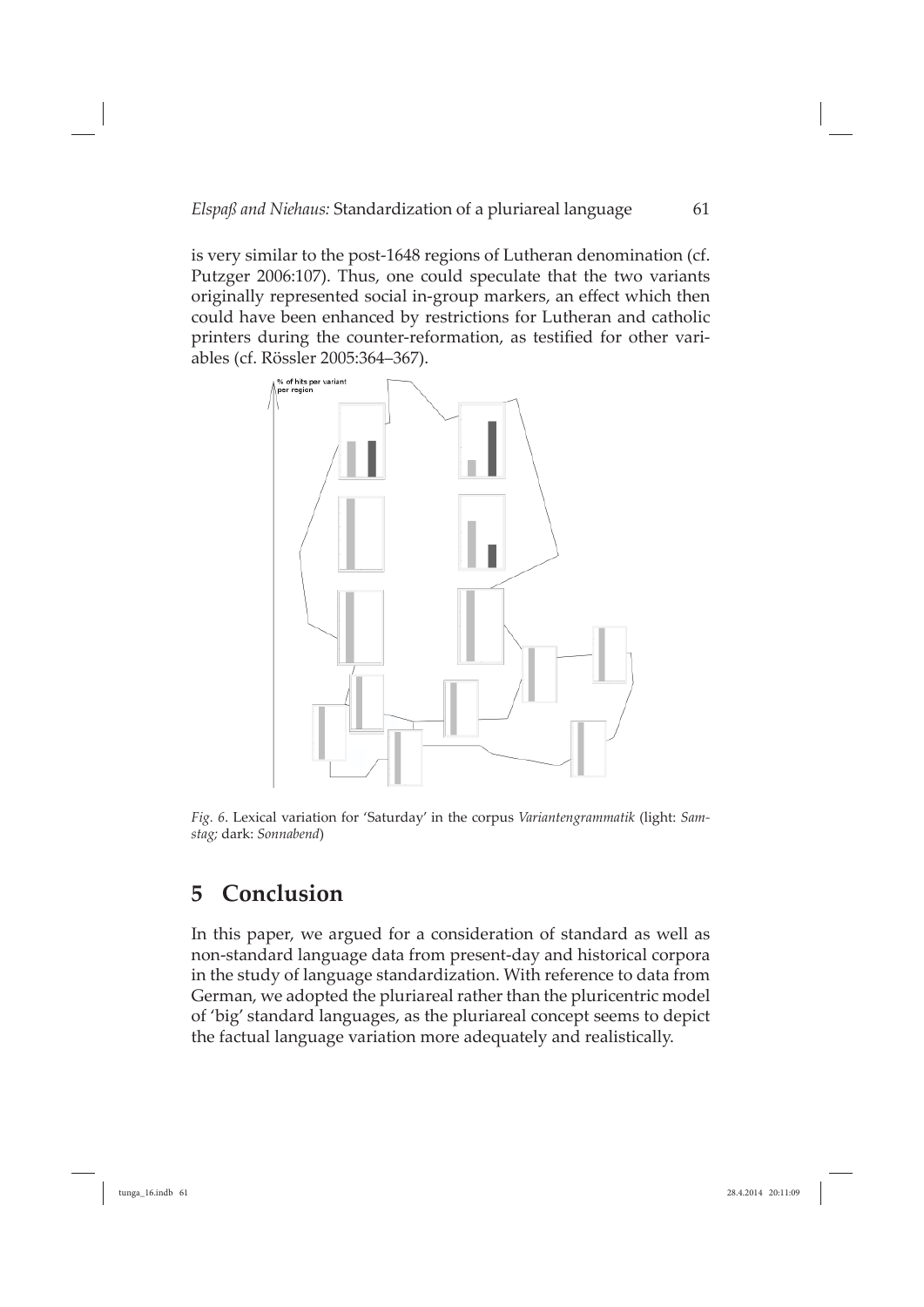As to our research questions, we can now answer them as follows:

- How much variation did printed standard German allow in the nine teenth century? -The *Kaiserreich* corpus does not indicate any relevant areal variation. The almost complete lack of variation might, however, be due to the small size of the nineteenth century standard German corpus.
- Does printed standard German change from 'monocentricity' to 'pluri centricity' (cf. von Polenz 1989:15)? – For the period from 1870 to the First World War, von Polenz' notion of 'monocentricity', which corresponds to a low degree of areal variation, can be supported – at least on the basis of the small corpus that we have so far. Present-day standard German, by contrast, allows for more areal variation. Corresponding findings reported in the research literature (cf. Schmidlin 2011:65; Klein 2013:26) can be supported by the results of our corpus studies. The rise in variation could be attributed to the increasing informality in newspaper style which has become noticeable particularly after the mid-twentieth century (cf. Betz 2006:183– 185), as informality is closely associated with the degree of areal variation in language. However, as we can find patterns in the regional distribution of linguistic variants which in many cases are not only determined by political borders, a change 'from monocentricity to pluri*areality*' would describe the linguistic situation more adequately.
- Is (and was) the variation in non-standard German similar to or rather different from printed standard German? Which tendencies in standard and non-standard German are discernible in the last 150 years? –

As for the last 150 years, variation in non-standard German and printed standard German can differ substantially in a historical perspective, as our case studies indicate. In two of our three case studies (4.1 and 4.2), the variational patterns seem to be more similar to each other in the present, not least due to a tendency towards informal styles in standard German (as we just argued). A major finding of the case studies on the serialisation of verbclusters and the discontinuous pronominal adverbs is that pluriareal patterns which have emerged in today's standard German can be traced back to present-day as well as earlier non-standard usage. Further corpus studies are needed, of course, to establish whether these are rather singular cases or whether they represent a more general pattern in the recent standardization history.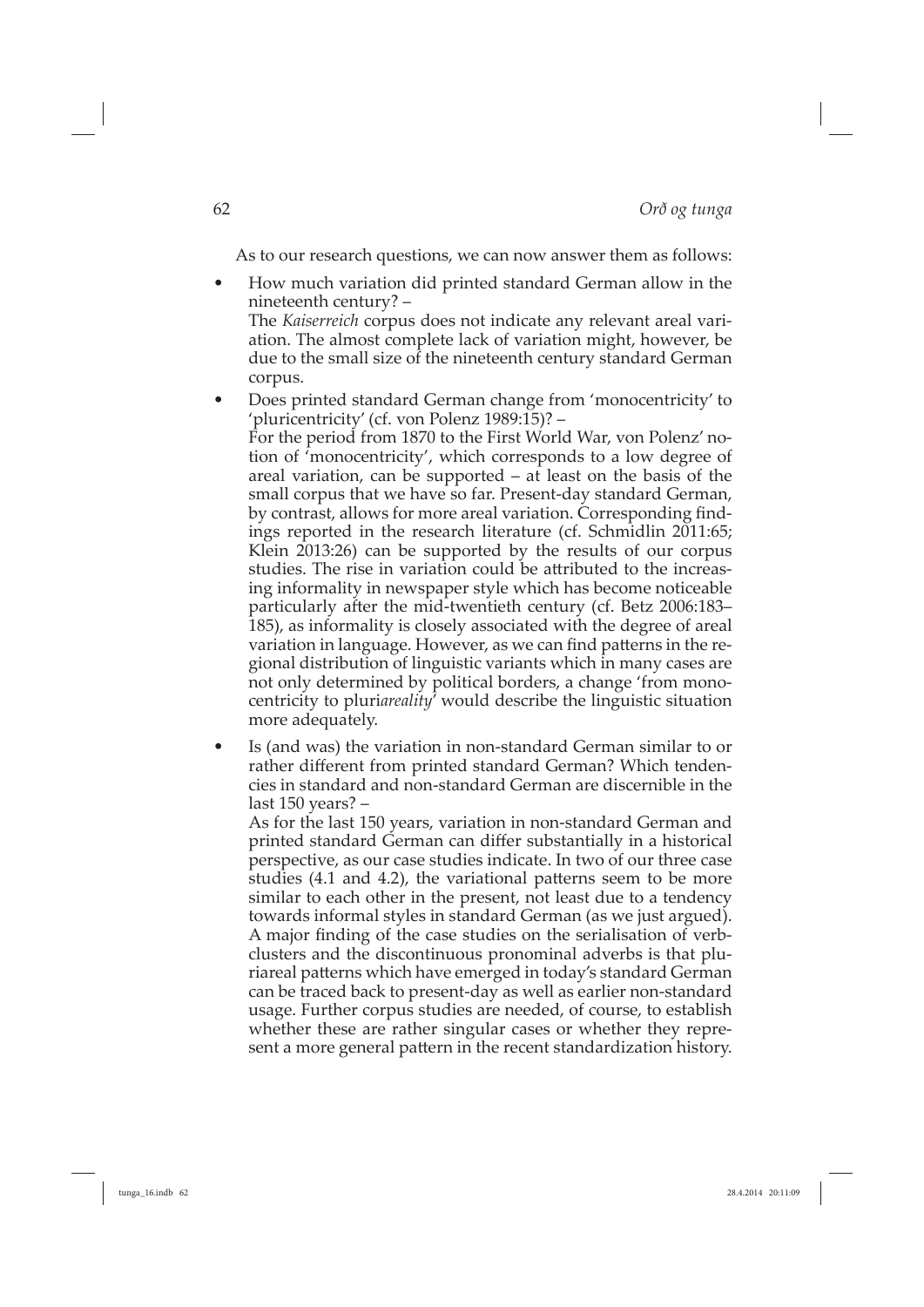We hope that our case studies could illustrate one important methodological point and its consequences for research. Studies on standardization and of standard as well as non-standard variation require more and bigger corpora, particularly from the 'age of standardization', i.e. the nineteenth century, onwards. In addition, for big languages such as German we also need more regionally balanced text corpora. As the two case studies on grammatical phenomena clearly demonstrated, one major problem can be a 'descriptive gap' in standardization studies as well as in grammaticography, when variants are overlooked or ignored because of a lack of adequate corpora. This, in turn, limits the validity of such studies, particularly with respect to an adequate description and explanation of linguistic phenomena in terms of the 'principle of viability' (cf. section 2.1). The bigger present-day as well as historic corpora are, and the more they reflect the areal division of a speech community, the better they can help to generate formulations of empirically based 'diachronic principles of grammar'. The comparatively large *Variantengrammatik* corpus gives us a slight hint at what treasures may be hidden in big historical corpora – even if they turn out to be small in terms of absolute numbers.

#### **References**

- AdA = Elspaß, Stephan & Robert Möller. 2003–2013. *Atlas zur deutschen All*tagssprache. http://www.atlas-alltagssprache.de/.
- Ágel, Vilmos. 2001. Gegenwartsgrammatik und Sprachgeschichte. Methodologische Überlegungen am Beispiel der Serialisierung im Verbalkomplex. *Zeitschrift für Germanistische Linguistik* 29:293–318.
- Ágel, Vilmos. 2003. Prinzipien der Grammatik. In: Lobenstein-Reichmann & Oskar Reichmann (eds.), *Neue historische Grammatiken. Zum Stand der Grammatikschreibung historischer Sprachstufen des Deutschen und anderer Sprachen*, pp. 1–46. Tübingen: Niemeyer.
- Ammon, Ulrich, Hans Bickel, Jakob Ebner, et al. 2004. *Variantenwörterbuch des Deutschen. Die deutsche Standardsprache in Österreich, der Schweiz und Deutschland sowie in Liechtenstein, Luxemburg, Ostbelgien und Südtirol*. Berlin/New York: de Gruyter.
- Askedal, John Ole. 1986. Zur vergleichenden Stellungsfelderanalyse von Verbalsätzen und nicht-verbalen Satzgliedern im Deutschen. *Deutsch als Fremdsprache* 23:269–273 and 342–348.
- Bader, Markus & Tanja Schmid. 2009. Verb clusters in colloquial German. *Journal of comparative Germanic Linguistics* 12:175–228.
- Bech, Gunnar. 1955/57[1983]. *Studien über das deutsche Verbum Infinitum*. 2<sup>nd</sup> vol. Tübingen: Niemeyer.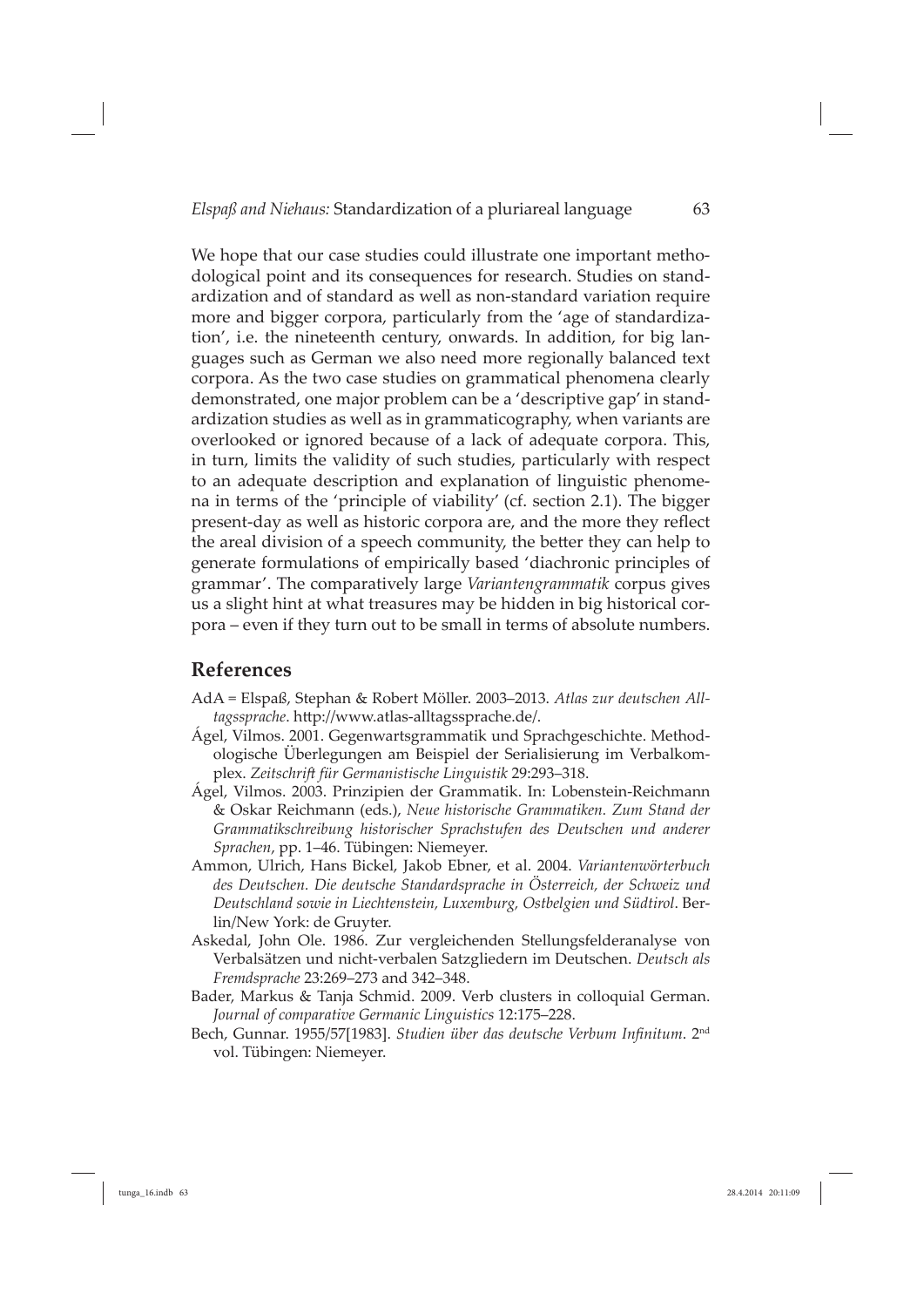- Betz, Ruth. 2006. *Gesprochensprachliche Elemente in deutschen Zeitungen.* Radolfzell: Verlag für Gesprächsforschung. http://www.verlag-gespraechsforschung.de/2006/betz.htm [accessed 12.07.2013].
- Blommaert, Jan & Jef Verschueren. 1998. The role of language in European nationalist ideologies. In: Schieffelin et al. (eds.), pp. 189–210.
- Clyne, Michael. 1995. *The German language in a changing Europe*. Cambridge: Cambridge University Press.
- Dubenion-Smith, Shannon A. 2010. Verbal Complex Phenomena in West Central German: Empirical domain and multi-causal account. *Journal of Germanic Linguistics* 22,2:99–191.
- Dubenion-Smith, Shannon A. 2011. Der Verbalkomplex im Schlesischen. *Zeitschrift für Dialektologie und Linguistik* 78:281–320.
- Duden grammar (2009) = *Duden. Die Grammatik. Unentbehrlich für richtiges*  Deutsch. Herausgegeben von der Dudenredaktion. 8<sup>th</sup>, rev. ed. Mannheim/ Zürich: Dudenverlag.
- Dürscheid, Christa, Stephan Elspaß & Arne Ziegler. 2011. Grammatische Variabilität im Gebrauchsstandard: das Projekt 'Variantengrammatik des Standarddeutschen'. In: Konopka et al. (eds.), pp. 123-140.
- Eisenberg, Peter. 2004. *Grundriss der deutschen Grammatik*. 2nd, rev. ed. Vol. 2: Der Satz. Stuttgart: Metzler.
- Elspaß, Stephan. 2005. *Sprachgeschichte von unten. Untersuchungen zum geschriebenen Alltagsdeutsch im 19. Jahrhundert*. Tübingen: Niemeyer.
- Elspaß, Stephan. 2012. The Use of Private Letters and Diaries in Sociolinguistic Investigation. In: Hernández-Campoy, Juan Manuel & Juan Camilo Conde-Silvestre (eds.), *The Hand book of Historical Sociolinguistics*, pp. 156– 169 Oxford: Wiley-Blackwell.
- Elspaß, Stephan (in print). Private letters as a source for an alternative history of Late Modern German. In: Auer, Anita, Daniel Schreier & Richard J. Watts (eds.), Letter Writing and Language Change. Cambridge: Cambridge University Press.
- Elspaß, Stephan, Nils Langer, Joachim Scharloth & Wim Vandenbussche (eds.). 2007. *Germanic language histories 'from below' (1700–2000)*. Berlin/ New York: de Gruyter.
- Ernst, Oliver & Stephan Elspaß. 2011. Althochdeutsche Glossen als Quellen einer Sprachgeschichte , von unten'. *NOWELE* 62/63:249-283.
- Fleischer, Jürg. 2002a. *Die Syntax von Pronominaladverbien in den Dialekten des Deutschen. Eine Untersuchung zu Preposition Stranding und ver wandten*  Phänomenen. Stuttgart: Steiner.
- Fleischer, Jürg. 2002b. Preposition Stranding in German Dialects. In: Barbiers, Sjef, Leonie Cornips & Susanne van der Kleij (eds.), *Syntactic Microvariation*. (= Meertens Institute Electronic Publications in Linguistics, 2), pp. 116–151. Amsterdam: Meertens Institute. http://www.meertens.knaw.nl/ books/synmic/pdf/fleischer.pdf [accessed 12.07.2013].
- Graser, Helmut & B. Ann Tlusty. 2012. Sixteenth Century Street Songs and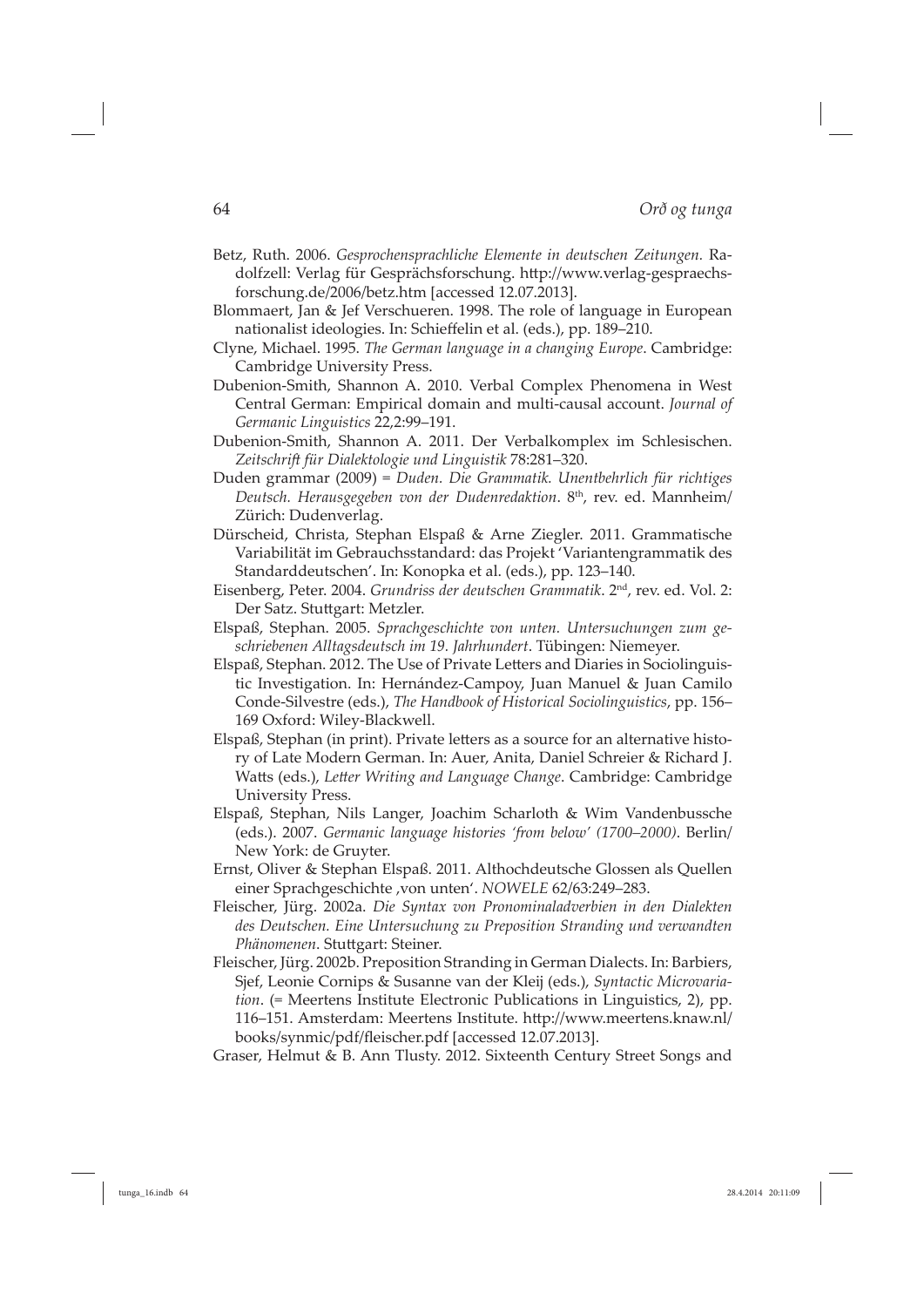Language History 'from below'. In: Langer, Nils, Steffan Davies & Wim Vandenbussche (eds.): *Language and History, Linguistics and Historiography. Interdisciplinary Approaches*, pp. 362–388. Oxford [etc.]: Lang.

- Hagemann, Jörg, Wolf Peter Klein & Sven Staffeldt (eds.). 2013. *Pragmatischer Standard*. Tübingen: Stauffenburg.
- Härd, John Evert. 1981. *Studien zur Struktur mehrgliedriger deutscher Nebensatzprädikate. Diachronie und Synchronie*. Göteborg: Acta Universitatis Gothoburgensis.
- Klein, Wolf Peter. 2013. Warum brauchen wir einen klaren Begriff von Standardsprachlichkeit und wie könnte er gefasst werden? In: Hagemann, Jörg et al. (eds.), pp. 15–33.
- Konop ka, Marek, Jacqueline Kubczak, Christian Mair, František Štícha & Ulrich H. Waß ner (eds.). 2011. *Grammar and Corpora 2009. Third International Conference, Mannheim 22.*−*24.09.2009*. Tübingen: Narr.
- Lippi-Green, Rosina. 2012. *English with an Accent. Language, ideology, and discrimination in the United States*. 2nd edition. London/New York: Routledge.
- Milroy, James & Lesley Milroy. 1985. *Authority in Language. Investigating Language Prescription and Standardisation*. London/New York: Routledge and Kegan Paul.
- Negele, Michaela. 2012. *Varianten der Pronominaladverbien im Neuhochdeutsch en. Grammatische und soziolinguistische Untersuchungen*. Berlin/New York: de Gruyter.
- Nobels, Judith. 2013. (Extra) Ordinary Letters. A view from below on seventeenth*century Dutch*. Utrecht: LOT.
- Oesterreicher, Wulf. 1997. Types of orality in text. In: Bakker, Egbert & Ahuvia Kahane (eds.), *Written voices, spoken signs*, pp. 190–214. Cambridge, MA/London: Harvard University Press.
- Patocka, Franz. 1997. *Satzgliedstellung in den bairischen Dialekten Österreichs*. Frankfurt a. Main [u.a.]: Peter Lang.
- Paul, Hermann. 2007. *Mittelhochdeutsche Grammatik*. Rev. by Thomas Klein et al. Tübingen: Niemeyer.
- Pfeffer, J. Alan & Walter F. W. Lohnes. 1984. *Grunddeutsch. Texte zur gesprochenen deutschen Gegenwartssprache*. Tübingen: Niemeyer.
- von Polenz, Peter. 1989. Das 19. Jahrhundert als sprachgeschichtliches Periodisierungsproblem. In: Cherubim, Dieter & Klaus J. Mattheier (eds.), *Voraussetzungen und Grundlagen der Gegenwartssprache*, pp. 11−30. Berlin/ New York: de Gruyter.
- von Polenz, Peter. 1999. Deutsch als plurinationale Sprache im postnationalistischen Zeitalter. In: Gardt, Andrea, UlrikeHaß-Zumkehr & Thorsten Roelcke (eds.): *Sprachgeschichte als Kulturgeschichte*, pp. 115–132. Berlin / New York: de Gruyter.
- Putzger. 2006. *Historischer Weltatlas. Kartenausgabe*. Berlin: Cornelsen.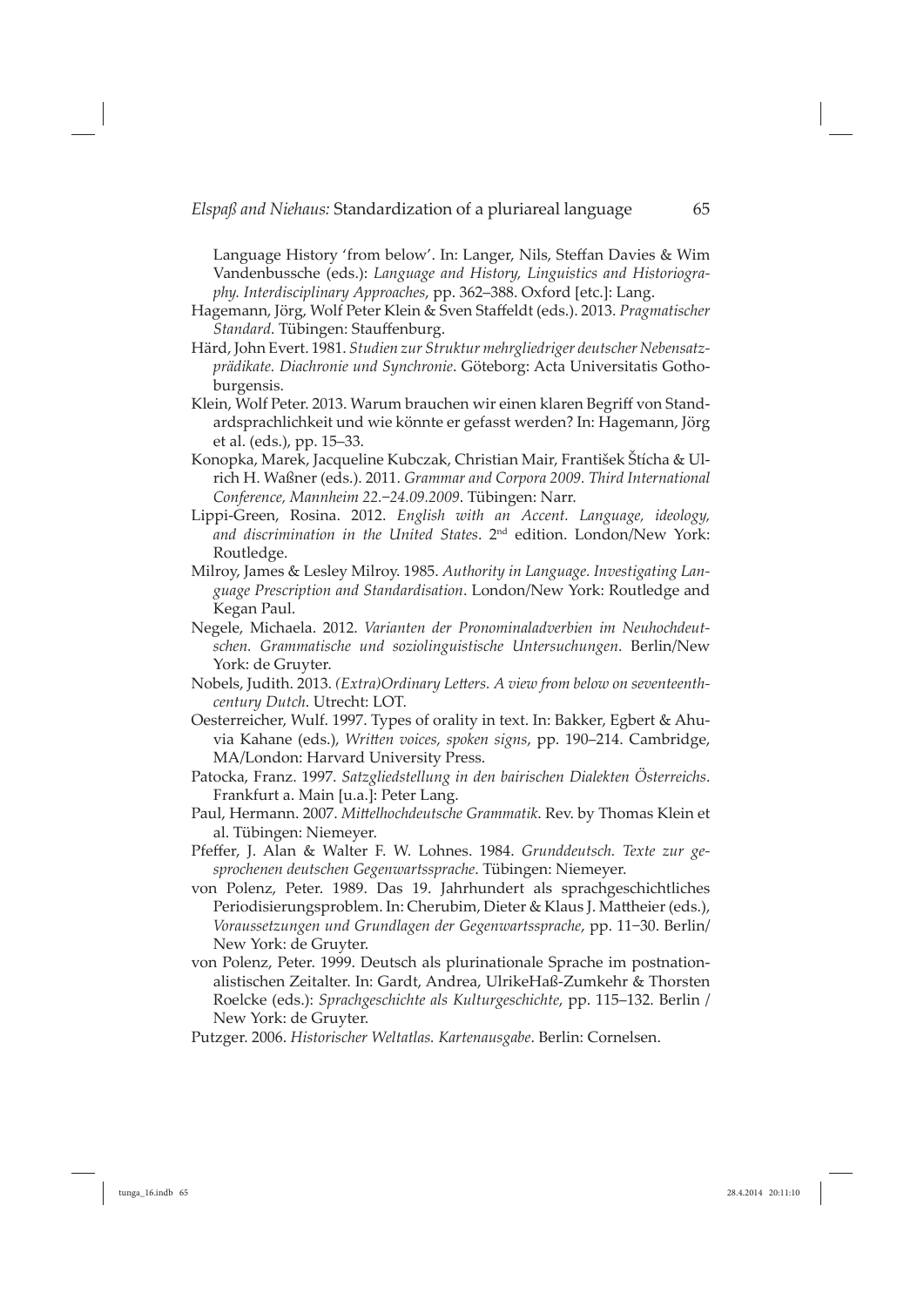- Reichmann, Oskar & Klaus-Peter Wegera (eds.). 1993. *Frühneuhochdeutsche Grammatik*. Von Robert Peter Ebert, Oskar Reichmann, Hans-Joachim Solm und Klaus-Peter Wegera. Tübingen: Niemeyer.
- Reiffenstein, Ingo. 2001. Das Problem der nationalen Varietäten. Rezensionsaufsatz zu Ulrich Ammon: Die deutsche Sprache in Deutschland, Österreich und der Schweiz. Das Problem der nationalen Varietäten. Berlin/ New York 1995. *Zeitschrift für deutsche Philologie* 120:78–89.
- Rössler, Paul. 2005. *Schreibvariation Sprachregion Konfession. Graphematik und Morphologie in österreichischen und bayerischen Drucken vom 16. bis ins 18. Jahrhundert*. Frankfurt a. Main [u.a.]: Peter Lang.
- Sapp, Christopher D. 2011. *The Verbal Complex in Subordinate Clauses from Medieval to Modern German*. Amsterdam/Philadelphia: Johns Benjamins.
- Scheible, Silke, Richard Jason Whitt, Martin Durrell & Paul Bennett. 2011. Investigating diachronic grammatical variation in Early Modern German. Evidence from the GerManC corpus. In: Konopka et al. (2011), pp. 539–548.
- Scherr, Elisabeth & Konstantin Niehaus. 2013. … weil man den Gebrauchsstandard erheben wird wollen. Variabilität und funktionale Äquivalenz in der Standardsyntax am Beispiel der 'Zwischenstellung' in Verbalkomplexen. In: Hagemann, Jörg et al. (eds.), pp. 75–84.
- Scheuringer, Hermann. 1997. Sprachvarietäten in Österreich. In: Stickel, Gerhard (ed.), *Varietäten des Deutschen. Regional- und Umgangssprachen,* pp. 332–345. Berlin/New York: de Gruyter.
- Schieff elin, Bambi, Kathryn Woolard & Paul Kroskrity (eds.). 1998. *Language Ideologies: Practice and theory*. New York: Oxford University Press.
- Schmidlin, Regula. 2011. *Die Vielfalt des Deutschen: Standard und Variation. Gebrauch, Einschätzung und Kodifi zierung einer plurizentrischen Sprache.* Berlin/New York: de Gruyter.
- Schulte, Michael. 2009. Neue Überlegungen zum Aufkommen des Jüngeren Fuþarks. Ein Beitrag zur Schriftgeschichte "von unten". Beiträge zur Ge*schichte der deutschen Sprache und Literatur* 131:229–251.
- Van de Velde, Marc. 1981. Zur Reihenfolge von verbalen Elementen. In: Kohrt, Manfred & Jürgen Lenerz (eds.), *Sprache: Formen und Strukturen. Akten des 15. Linguistischen Kolloquiums Münster 1980* (Vol. 1), pp. 223–235. Tübingen: Niemeyer.
- Wolf, Norbert Richard. 1994. Österreichisches zum österreichischen Deutsch. Aus Anlaß des Erscheinens von: Wolfgang Pollak: Was halten die Österreicher von ihrem Deutsch? Eine sprachpolitische und soziosemiotische Analyse der sprachlichen Identität der Österreicher. *Zeitschrift für Dialektologie und Linguistik* 61:66–76.
- Zeman, Jaromír. 1988. Zu Stellungsvarianten des Verbs im Österreichischen: "daß nur ich es hören habe können". *Brünner Beiträge zur Germanistik und Nordistik* 6:71–82.
- Zeman, Jaromír. 2002. *Die deutsche Wortstellung*. Wien: Edition Praesens.